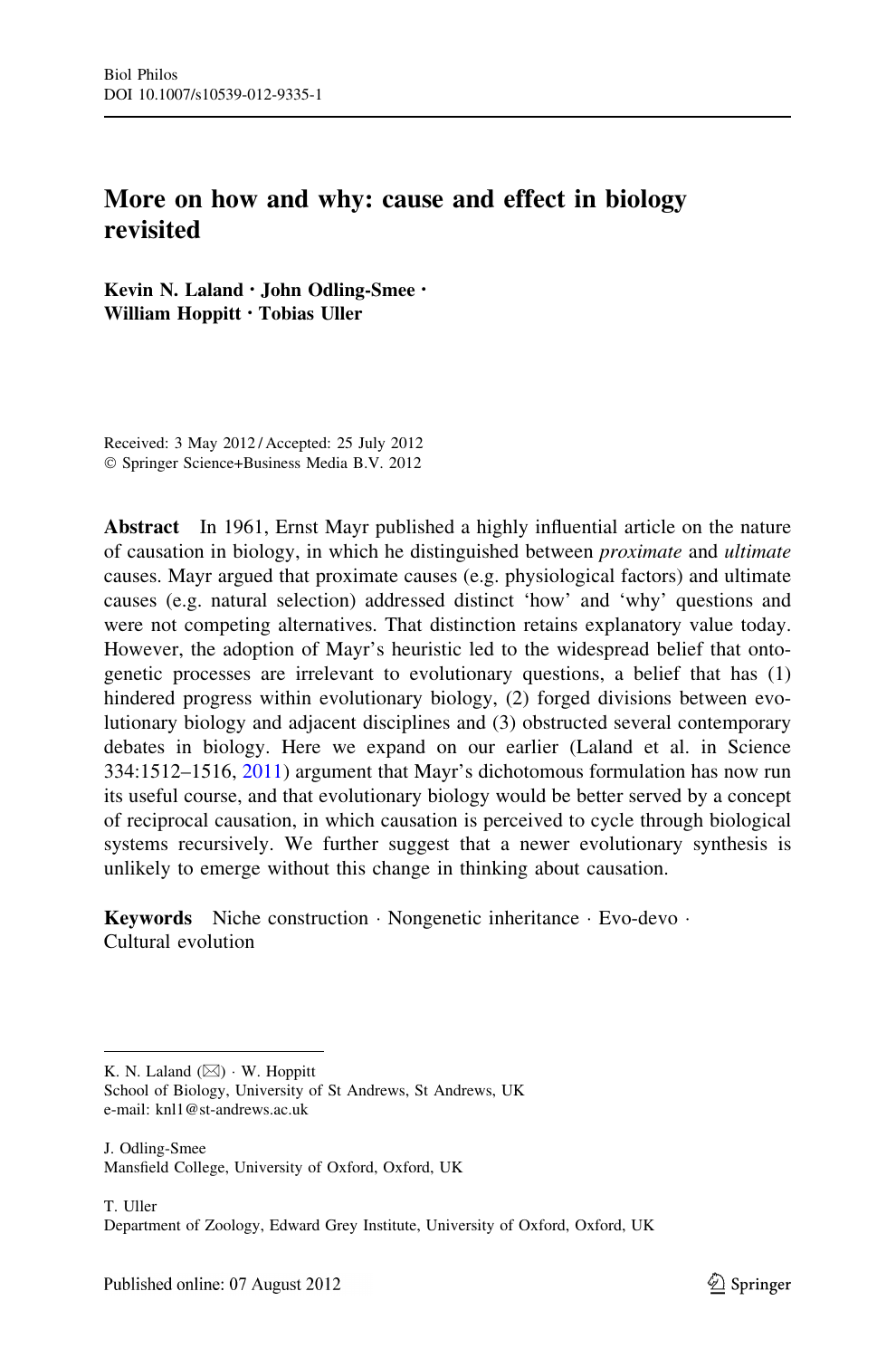#### Proximate and ultimate causation

Just over 50 years ago, Ernst Mayr's classic paper on causation ('Cause and Effect in Biology' 1961) was published in the leading journal Science. Aided by his standing as one of the world's leading evolutionary biologists and architect of the modern Synthetic theory of evolution, Mayr's article had a massive influence in shaping how most biologists understand causality.

In this article, Mayr distinguished 'proximate' from 'ultimate' causes. Proximate causes are immediate, mechanical influences on a trait—they explain how internal (e.g. hormonal) and external (e.g. temperature, day length) factors combine to elicit or generate the character. Conversely, ultimate causes are historical explanations they explain why an organism has one trait rather than another. Mayr presented ultimate explanations as invoking natural selection, but other evolutionary processes, such as drift, may also be important (Ariew [2003\)](#page-22-0). While the proximate-ultimate distinction had been made earlier (Baker [1938](#page-22-0); Lack [1954](#page-24-0)), it was Mayr's [\(1961](#page-25-0)) article that led to its widespread acceptance, and Mayr was its outstanding proponent (Mayr [1974](#page-25-0), [1984,](#page-25-0) [1992,](#page-25-0) [1993](#page-25-0)).

Mayr argued that different types of biologist were interested in different kinds of causal account. He maintained that physiologists, molecular and cellular biologists (which Mayr collectively labeled 'functional biologists') are interested in showing how systems work, and hence concentrate on proximate causes. In contrast, evolutionary biologists are interested in why history has produced one system rather than another, and hence they trade in ultimate causes.

To illustrate his argument Mayr deployed the example of avian migration. To fully comprehend migration, we need to understand both why birds migrate (its selective advantage) and how they migrate (how they time their migrations, how they navigate, etc.). The answers are complementary, and not competing, a position that we endorse. The value of a logical distinction between answers to how and why questions is now widely recognized (Sherman [1988;](#page-26-0) Dewsbury [1999](#page-23-0); MacDougall-Shackleton [2011\)](#page-24-0).

Our issues with Mayr's stance relate less to the utility of a proximate-ultimate distinction, and more to practical and conceptual problems associated with its implementation. Below we show that distinguishing between proximate and ultimate processes is not always as straightforward as it might appear, as whether a process is characterized as proximate or ultimate depends critically on the conceptual framework of the researcher. We also take issue with Mayr's corollary to the proximate-ultimate dichotomy, which infers from it that ultimate hypotheses cannot invoke developmental processes.

In the intervening years since its publication, Mayr's account of causation has become so cannonized in biological thought that most contemporary biologists regard it as a fundamental truth about the nature of causation rather than as just a useful way to structure and isolate targets of scientific investigation. In this paper we will, firstly, reiterate our argument that the status of Mayr's distinction plays a role in many of the ongoing debates in contemporary biological research (Laland et al. [2011\)](#page-24-0). Secondly, we will expand on our previous arguments for why proximate causes also should feature in ultimate explanations. This goes beyond the recognition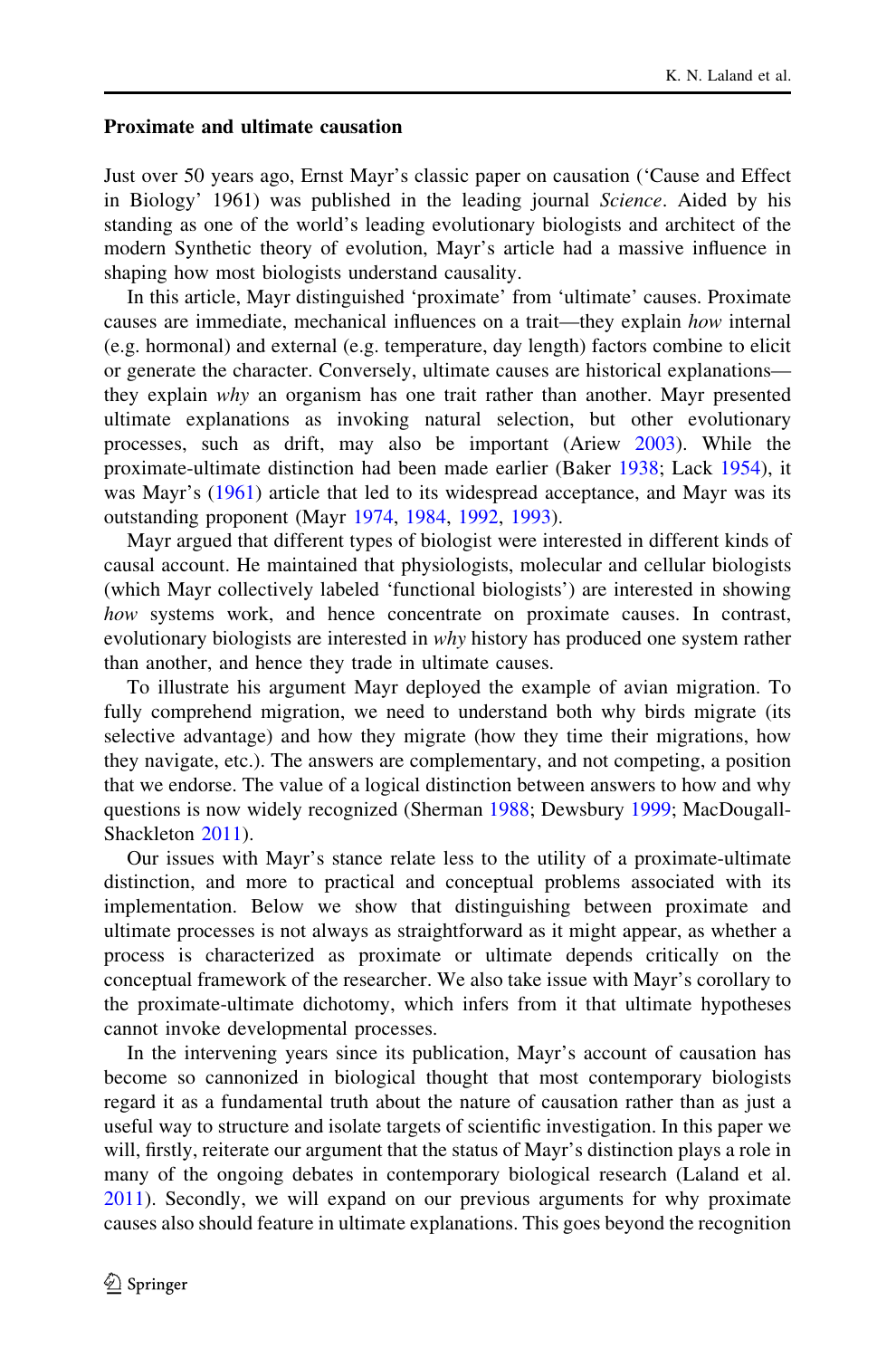that ontogenetic processes can impose constraints on the action of selection, or that proximate and ultimate processes interact, to recognize developmental processes as a source of evolutionary novelty, an initiator of evolutionary episodes, and a codirector of patterns of evolutionary change. Finally, we will argue that, because of problems with its implementation, this dichotomous framework is now actually impeding progress in several areas in biology, and outline an alternative causal framework that encompasses Mayr's scheme as a special case.

#### The proximate-ultimate distinction in contemporary debates

In spite of the overarching acceptance of the proximate-ultimate dichotomy by the wider biological community, over the years a steady stream of biologists, psychologists and philosophers have dissented from Mayr's portrayal of causation (Waddington [1962](#page-26-0); Francis [1990;](#page-23-0) Hogan [1994;](#page-23-0) Dewsbury [1999;](#page-23-0) Watt [2000](#page-26-0); Oyama et al. [2001](#page-25-0); Ariew [2003;](#page-22-0) West-Eberhard [2003](#page-26-0); Amundson [2005](#page-22-0); Thierry [2005;](#page-26-0) Jablonka and Lamb [2005;](#page-24-0) Laland et al. [2008](#page-24-0); Hogan and Bolhuis [2009\)](#page-24-0). In our earlier treatment we pointed out that several major debates within contemporary biology revolve around different notions of causation, with acceptance or rejection of Mayr's position often at the heart of the controversies (Laland et al. [2011](#page-24-0); see below). The disputes share a common pattern. Some believe that interaction and feedback processes traditionally characterized as 'proximate' are relevant to 'ultimate' evolutionary questions too, whilst the more traditional majority adopt Mayr's stance. The more radical group sometimes explicitly identifies the proximate-ultimate dichotomy as a conceptual barrier to scientific progress (Watt [2000;](#page-26-0) West-Eberhard [2003;](#page-26-0) Amundson [2005](#page-22-0); Thierry [2005](#page-26-0); Jablonka and Lamb [2005;](#page-24-0) Laland et al. [2008](#page-24-0)). For instance, Mary-Jane West-Eberhard ([2003\)](#page-26-0) has argued that the proximate-ultimate dichotomy has hindered the integration of evolutionary and developmental biology. She writes (p. 11): 'The proximateultimate distinction has given rise to a new confusion, namely, a belief that proximate causes of phenotypic variation have nothing to do with ultimate, evolutionary explanation'. Of course, evolutionarily minded researchers often consider proximate factors as part of their studies, and are well aware that addressing mechanistic questions can improve understanding of functional questions (e.g. Davies et al. [2012](#page-22-0)), but West-Eberhard's point goes beyond this. The concern here is that the proximate-ultimate distinction has discouraged consideration of the manner in which ontogenetic processes can set the evolutionary agenda, for instance, by introducing innovations, channeling variation, or initiating evolutionary episodes through modifying selection pressures (see also e.g. Gottlieb [1992](#page-23-0) for a similar argument). More frequently, this difference in conceptual frameworks goes unrecognized, with opposing sides seemingly frustrated that they are talking past each other, instead of to each other. The distinction itself can be one of the contested issues, since a failure to respect Mayr's dichotomy is sometimes taken as a fatal flaw in views of adaptive evolution and a sign of confusion (e.g. Dawkins [2004;](#page-22-0) de Jong [2005](#page-23-0); West et al. [2011;](#page-26-0) Scott-Phillips et al. [2011](#page-26-0); Dickins and Rahman [2012](#page-23-0)).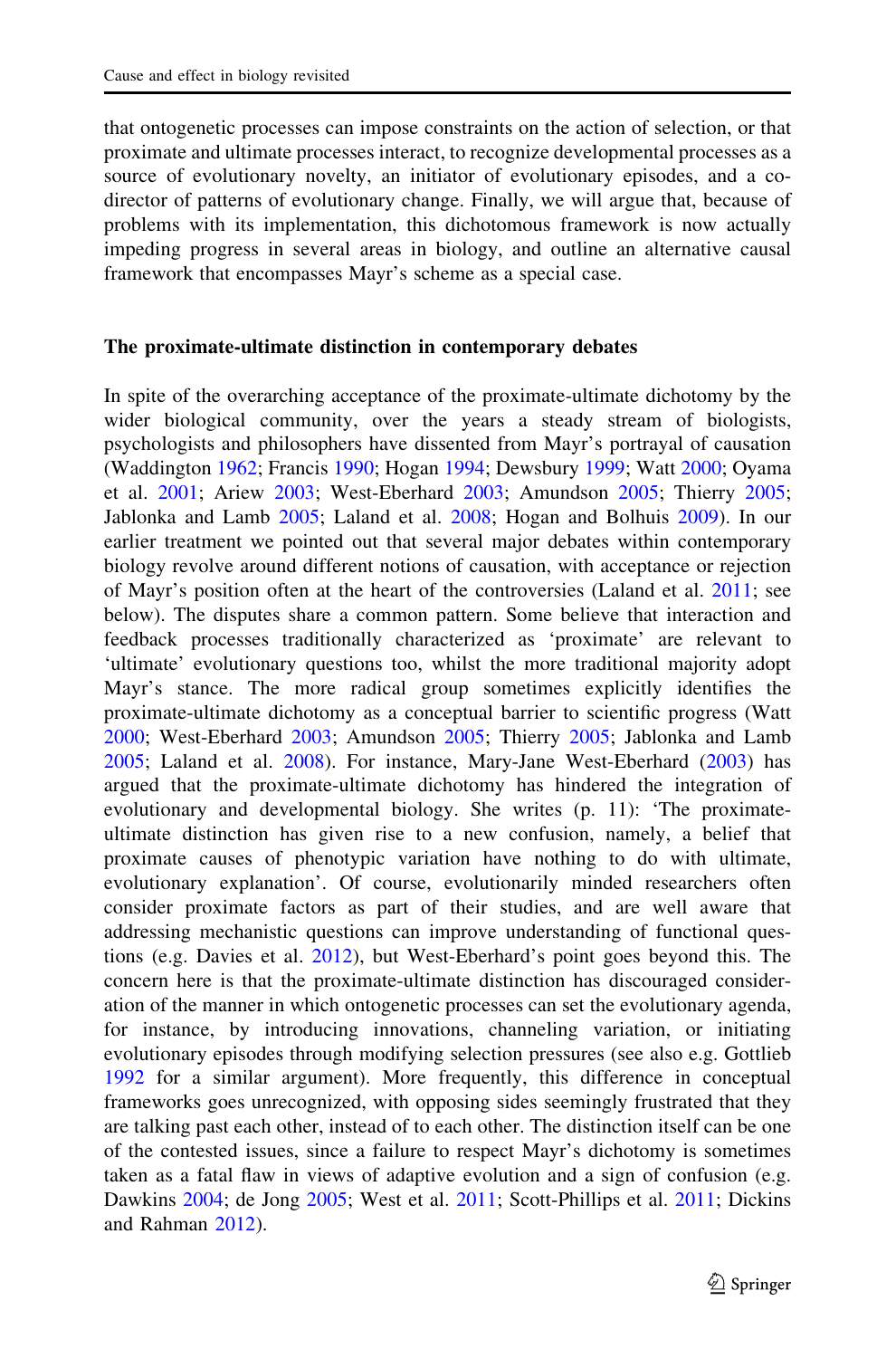In our previous work, we identified four contemporary debates that revolve around views of Mayr's scheme (Laland et al. [2011\)](#page-24-0). In highlighting them, below, we do not wish to imply that different views of causation are the sole issue at stake, but rather we seek to draw attention to the common thread that links these seemingly separate conflicts, which we subsequently use to illustrate the problems that have resulted from Mayr's proximate-ultimate dichotomy.

### Evolutionary developmental biology

In evolutionary developmental biology developmental processes are seen by many as not only outcomes of genetic programs molded by natural selection, but also as having an impact on the rate or direction of evolution. Although most biologists would acknowledge the importance of developmental constraints in evolution (sensu Maynard-Smith et al. [1985\)](#page-25-0), some proponents of a developmental perspective go further and argue, firstly, that lineage differences in developmental lability (rather than natural selection) may explain differences in rates of evolutionary diversification and, secondly, that environmentally induced phenotypic variation has evolutionary potential, for instance, as a source of innovation (Moczek et al. [2011](#page-25-0)). If so, much of adaptive evolutionary change may have its origin in plastic responses to novel environments, later followed by genetic changes that stabilize and fine-tune those phenotypes, rather than the other way around (Baldwin [1896;](#page-22-0) West-Eberhard [2003;](#page-26-0) Piersma and van Gils [2011\)](#page-25-0). The intellectual history of these arguments goes back to early criticism of natural selection as a creative force (e.g. Mivart [1871](#page-25-0)) and they share the fundamental feature that the origin of adaptations in development becomes part of an evolutionary explanation. In the Modern Synthesis, the 'origin question' was reduced to mutations with small and random effects on the phenotype, and substantial resistance remains to ascribing to development an important role in evolution (e.g. de Jong and Crozier [2003](#page-23-0); de Jong [2005](#page-23-0); Haig [2007\)](#page-23-0).

#### Niche construction

Whereas the argument from development focuses on the *origin of adaptations*, recent work at the interface of ecology and evolution emphasizes the importance of addressing the origin of selection. Specifically, the concept of niche construction emphasizes how organisms modify their environment and hence selective regimes. Here the environment-altering (niche-constructing) phenotypic traits of organisms are portrayed as coevolving with other traits in the same population whose fitness is a function of organism-modified factors in the environment. For instance, earthworms change the structure and chemistry of the soils in which they live and thereby modify selection acting back on themselves, thereby influencing the fitness consequences of their water-balance organs (Turner [2000](#page-26-0); Odling-Smee et al. [2003\)](#page-25-0). The 'ultimate explanation' of the earthworm soil-processing behavior is selection stemming from a soil environment, but a substantial cause of the soil environment is the niche-constructing activity of ancestral earthworms. Thus, even though the selective environment is primarily abiotic, it can be viewed as evolving dynamically, in a manner akin to co-evolution.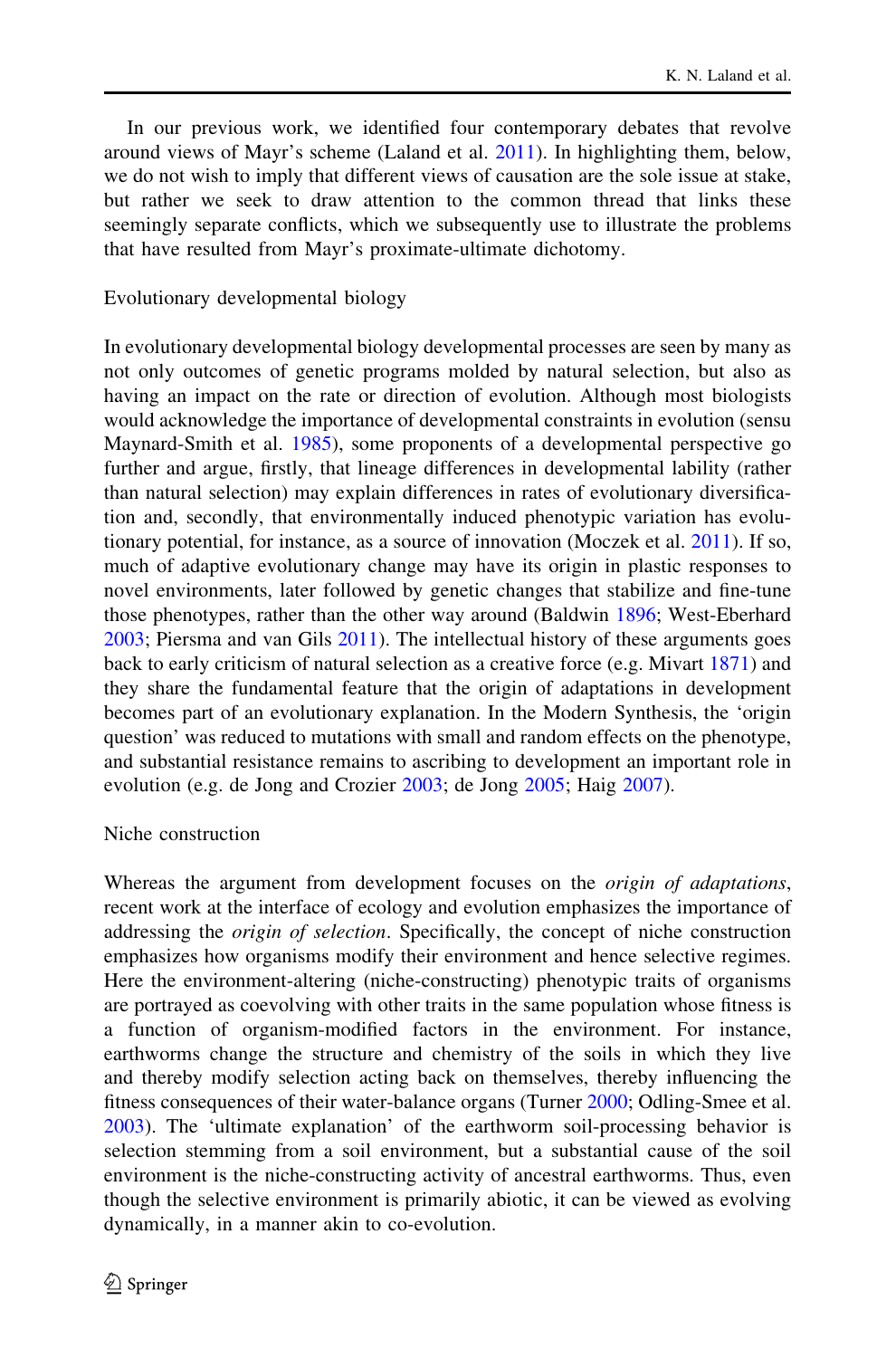#### Human cooperation

The importance of both plasticity and niche construction is perhaps most easily appreciated for our own species. For example, one group of researchers offers cultural evolution and gene-culture coevolutionary explanations for the evolution of human cooperation (Boyd and Richerson [1985](#page-22-0); Boyd et al. [2003;](#page-22-0) Fehr and Fischbacher [2003;](#page-23-0) Henrich [2004](#page-23-0)). This work often relies on formal models that embrace multilevel selection (Boyd and Richerson [1985](#page-22-0); Boyd et al. [2003;](#page-22-0) Henrich [2004;](#page-23-0) Nowak et al. [2010;](#page-25-0) Nowak and Highfield [2011](#page-25-0)), and on explanations that stress ontogenetic processes such as imitation, teaching, or strong reciprocity as causally involved in shaping phenotypes available for selection or as sources of selection. An alternative approach emphasizes the importance of inclusive fitness and insists that cultural transmission (often integral to multilevel-selection models of cooperation) be treated as an aspect of proximate, not evolutionary, biology. Accordingly, the former research has been criticized because the 'approach mixes up two different questions (how and why)' (West et al. [2011](#page-26-0), p. 243). For West et al., Fehr, Boyd, Richerson, and others misconceive a proximate hypothesis as a solution to an ultimate question. By this mindset, strong reciprocity or cultural evolution are not answers to the question 'Why cooperate?', because such answers invoke a selection pressure, and the selection pressure must logically precede the selected mechanism. However, those criticised view matters differently, and argue that proximate mechanisms modify the selection acting on individuals and thus must feature in evolutionary explanations (Boyd and Richerson [1985](#page-22-0); Gintis [2003](#page-23-0); Fehr and Fischbacher [2003;](#page-23-0) Richerson and Boyd [2005](#page-26-0); Efferson et al. [2008](#page-23-0); Sterelny, in press). From this perspective, social learning creates developmental bias and/or shapes natural selection pressures, allowing genetic and cultural variation to coevolve, and developmentally plastic responses to trigger novel evolutionary episodes. For instance, strong reciprocity could create or modify the selection pressures that favour cooperation if norm-based preferences, perhaps exploiting more ancient predispositions, generate selective feedback.

#### Cultural evolution

This difference in how researchers treat the proximate-ultimate distinction seems to be common to ongoing debates over the dynamics of cultural change. Aspects of human cognition and society—features of language, reading, writing, norms, cooperative behavior, institutions, and technology—can be regarded as fashioned by a process of 'cultural evolution', encompassing generations of social learning, teaching, and innovation (Cavalli-Sforza and Feldman [1981;](#page-22-0) Boyd and Richerson [1985;](#page-22-0) Jablonka and Lamb [2005;](#page-24-0) Plotkin [2010;](#page-25-0) Blute [2010](#page-22-0); Mesoudi [2011](#page-25-0); Pagel [2012;](#page-25-0) Sterelny [2012\)](#page-26-0). This is not the same as natural selection acting on cultural variation according to the dictates of biological fitness: here phenotypic change occurs through the differential retention and spread of acquired knowledge, rather than through differences in the inclusive fitness of human bearers, although the two processes may interact. Where cultural evolution mimics biological evolution in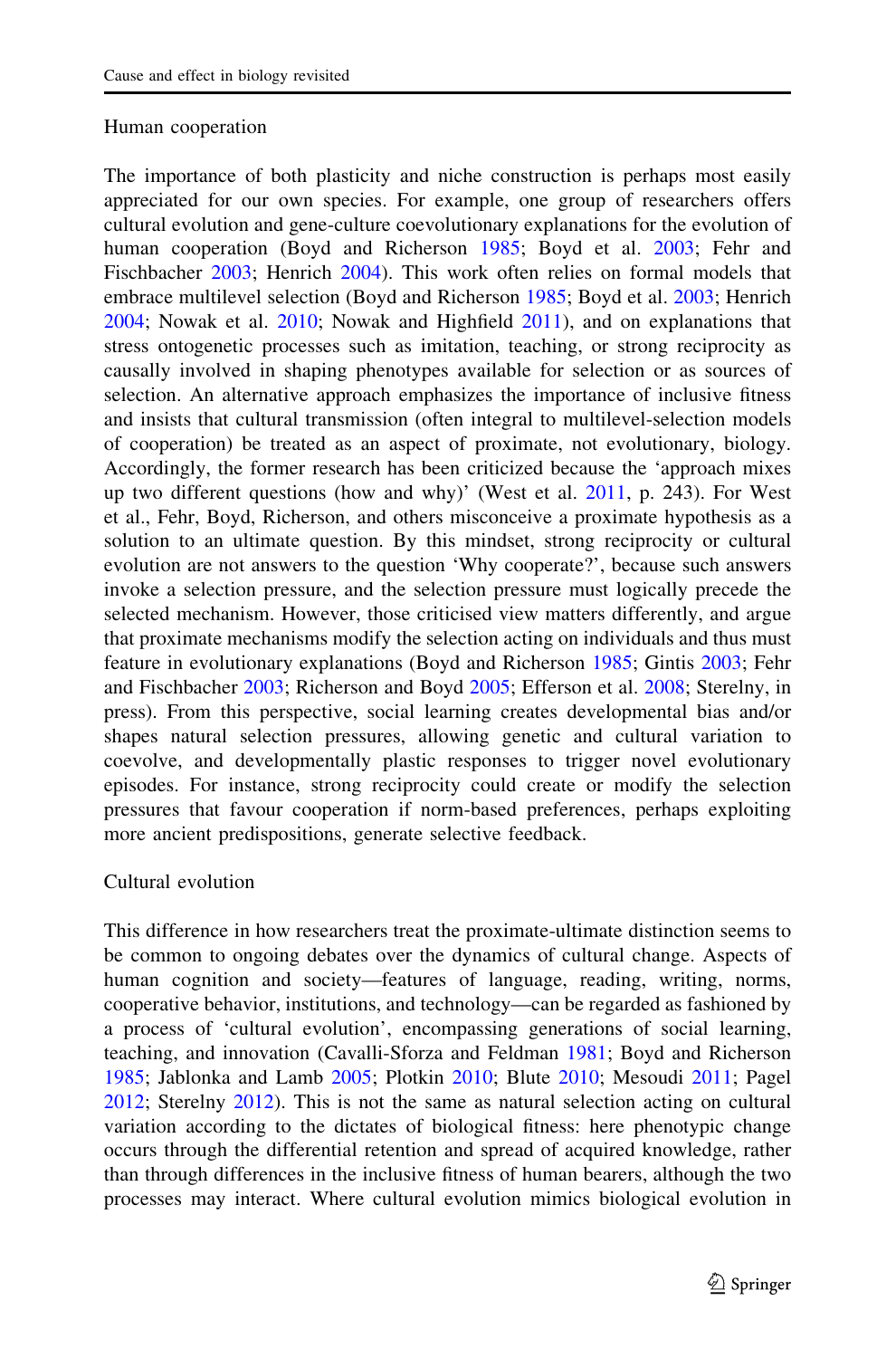generating the cultural equivalent of adaptation, cultural evolution is itself a historical process responsible for character design.

This difference in perspective is also manifest in debates between evolutionary psychologists and cultural evolutionists (Laland and Brown [2011\)](#page-24-0). Evolutionary psychologists often characterize cultural influences on development as operating like a (proximate) switch (like the buttons on a jukebox) to shift behavior and cognition from one pre-established program to another, with each contextdependent strategy fashioned by natural selection (Tooby and Cosmides [1992\)](#page-26-0). In contrast, cultural evolutionists view culture as a historical knowledge-gaining process and therefore as a legitimate source of ultimate explanations for acquired human characters (Cavalli-Sforza and Feldman [1981](#page-22-0); Boyd and Richerson [1985;](#page-22-0) Mesoudi [2011](#page-25-0)).

Key to these debates is the extent to which the naturally selected genes underlying these learning mechanisms constrain and specify the content of what is learned. Evolutionary psychologists (and other nativists) assume that natural selection fashions both *how* and *what* humans learn, such that cultural transmission is 'under genetic control' (e.g. Dickins and Rahman [2012](#page-23-0)). In contrast, cultural evolutionists conceive of more open-ended learning facility with only limited constraints on content, such that the design features of, say, cars, computers or languages are hugely *under*-specified by considerations of biological fitness. If the former position is correct cultural evolution is best regarded as a proximate mechanism; conversely, if the latter is correct then cultural evolution provides a second class of ultimate explanations.

#### Problems with the proximate-ultimate causation distinction

We draw attention to these disputes not to evaluate them, which of course also would require consideration of many other important aspects, but to consider how acceptance of Mayr's scheme may have shaped, and may continue to shape, research in the biological sciences. Given that opposing conceptions of causation are common to all of these debates, it is informative to view the different perspectives within a broader context of evolutionary theory.

# Unidirectional causation

Mayr's chosen example of avian migration fits his model of causation well, for several reasons. First, migration is clearly an evolved behavior with a selective explanation. Second, migration is probably not the ancestral condition of bird life, leaving the baseline conditions relatively unambiguous. Third, migration is a response to autonomous, independent features of the environment (i.e. the seasons), features that are not changed by the act of migration. Fourth, researchers can comprehend the physiology of migration without understanding the selection pressures that favoured that physiology. On this view developmental processes feature only in proximate causal accounts.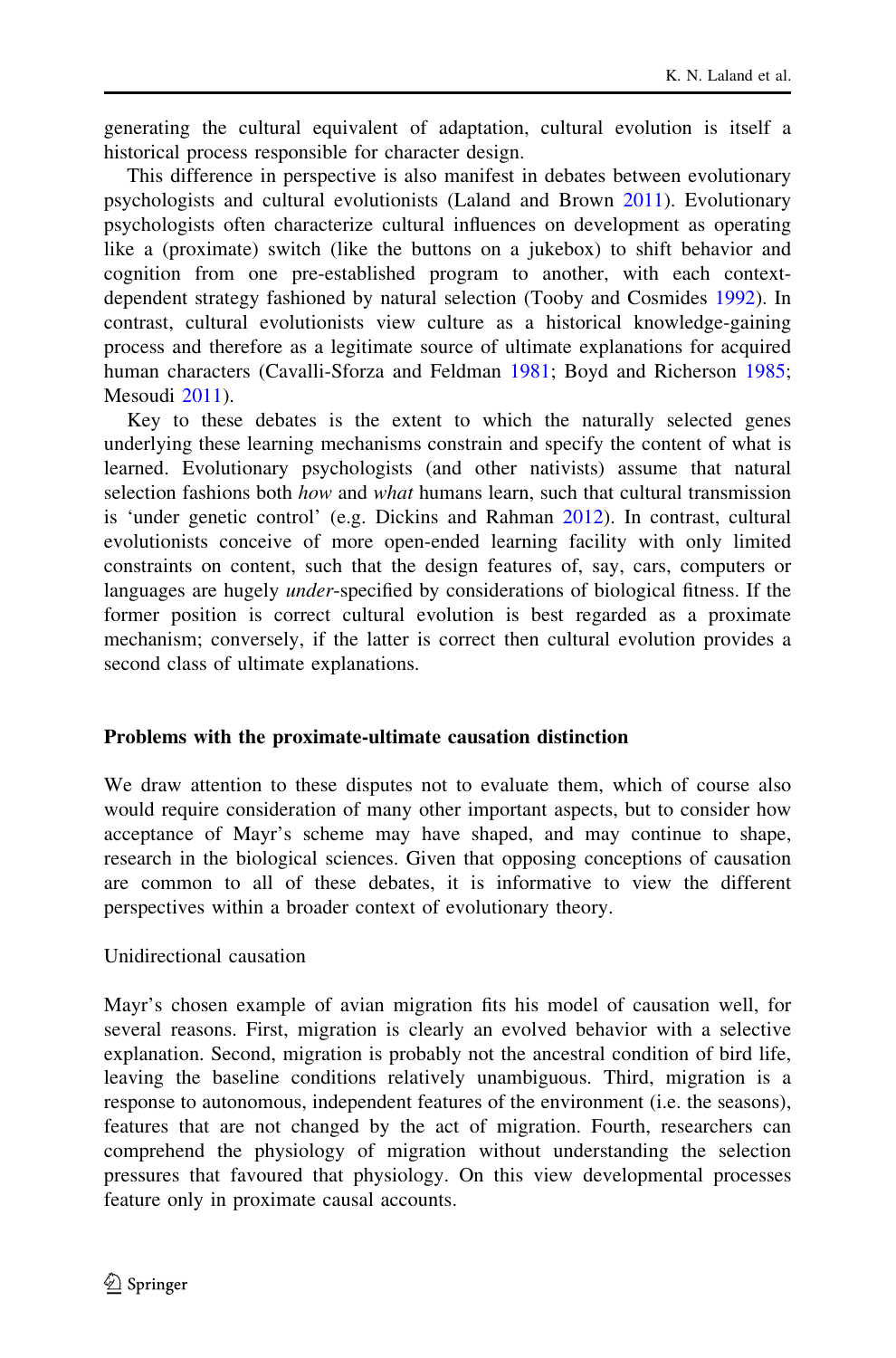This line of reasoning seems to justify Mayr's [\(1984](#page-25-0), [1992](#page-25-0)) stance that researchers could understand evolution without understanding development, a belief that subsequently became part of the conceptual framework inherited by generations of biologists together with Mayr's model of causation. Mayr championed the view that evolutionary biologists could legitimately jump from genotypes to fitnesses, whilst ignoring all the biology in-between. In addition, bird migration seemingly evolves through a *unidirectional* or *linear* causal process, as the organism is shaped by selection to 'match' features in an autonomous external environment. Causation is viewed as starting in the environment, and ending with a changed organism; here there is no need to explain the selective environment.

# Reciprocal causation

Other examples do not fit Mayr's model of causation so well. Here it is useful to contrast Mayr's dichotomous model of causation with what we have termed reciprocal causation (Laland and Sterelny [2006;](#page-24-0) Laland et al. [2011;](#page-24-0) see Figure 1 in Laland et al. [2011](#page-24-0) for a graphical illustration). When a trait evolves through intersexual selection, for instance, the source of selection is itself an evolving character. A peacock's tail evolves through mating preferences in peahens, and those preferences coevolve with the male trait. The 'ultimate explanation' for the male trait is the prior existence of female preferences, proximately manifest in differential peahen mate-choice decisions—decisions modified by individual experiences throughout the peahen's development. Likewise, the 'ultimate explanation' for the peahens' mating preferences is the prior existence of variation in the peacock's tail associated with fitness.

There are two important points here. First, in this example, causation is reciprocal. This means that 'ultimate explanations' must include an account of the sources of selection (what caused the selective environment?) when they are modified by the evolutionary process itself. Second, here developmental processes become relevant to evolutionary accounts as they contribute to the patterns of selection on the male and female phenotypes. Proximate mechanisms both shape and respond to selection, allowing developmental processes to feature in both proximate and ultimate explanations. Further, these sources of selection cannot always be reduced to genes that have been previously selected, as it is the environmentally co-determined phenotypes that are the immediate causes of selection in co-evolution, not the genotypes.

Reciprocal causation in contemporary evolutionary biology

Contemporary evolutionary biology recognizes many other cases where the source of selection on a character is coevolving with it—for example, many instances of coevolution, habitat selection, social evolution, frequency-dependent selection, as well as indirect genetic and maternal effects—are therefore better captured by a model of reciprocal than unidirectional causation. Likewise 'adaptive dynamics' theory can be viewed as a more ecologically informed outgrowth of evolutionary game theory that captures feedback between evolutionary and ecological processes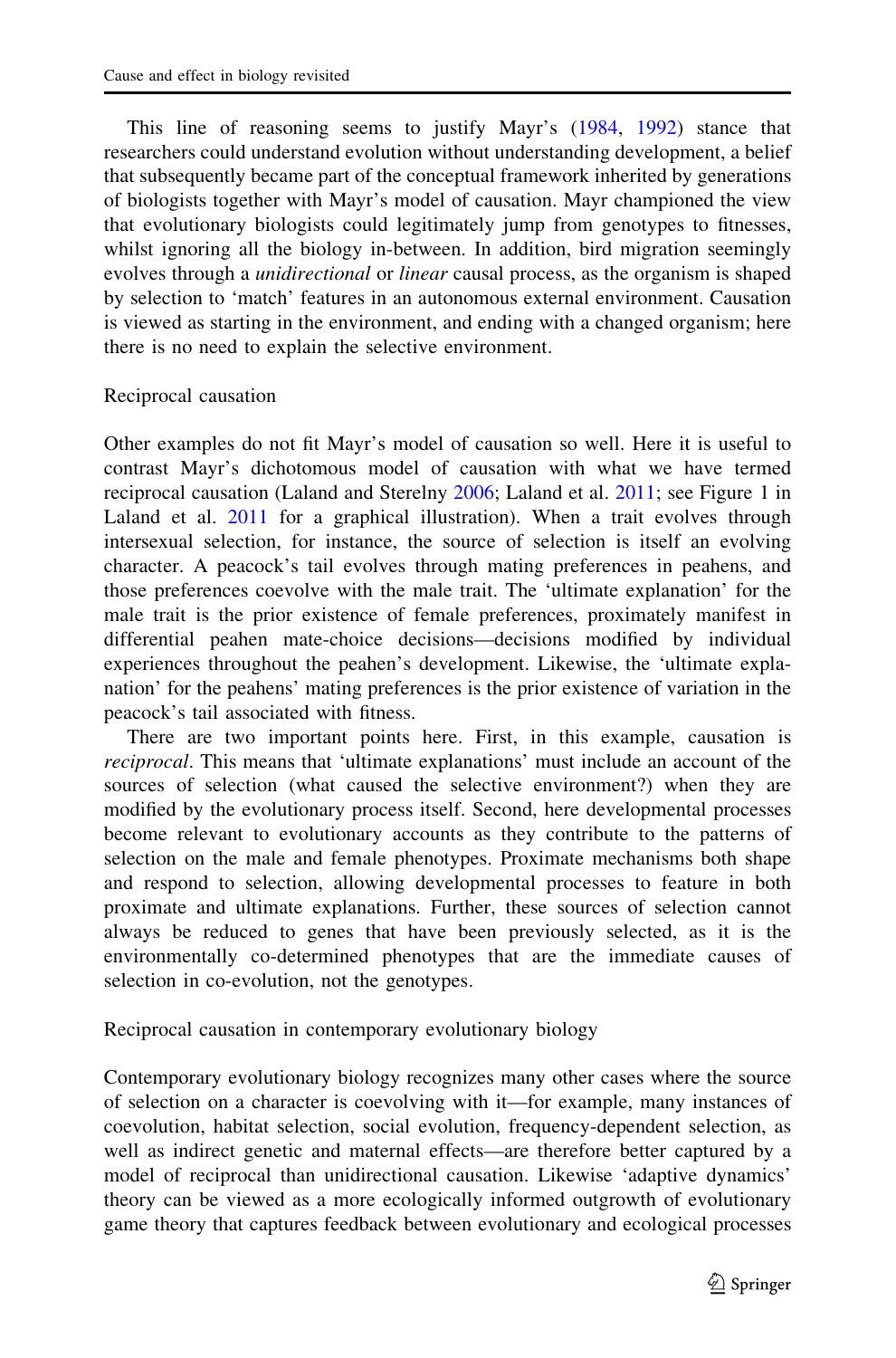(Waxman and Gavrilets [2005](#page-26-0)). It might appear, then, that reciprocal causation is already the dominant conception within evolutionary biology, and that unidirectional causation is solely of historical interest. A closer look reveals that many, perhaps most, such analyses, for instance, of coevolution, frequency-dependent or habitat selection, are conducted at a level (e.g. genetic, demographic) that edits out any consideration of ontogeny. These studies capture a core structural feature of reciprocal causation—namely, selective feedback—but typically without truly embracing its full ramifications; specifically, without recognizing that this means that developmental processes can initiate and co-direct evolutionary outcomes. In all such cases, acquired characters are potentially sources of novel variation and selection (e.g. Bateson [1988](#page-22-0); Gottlieb [1992;](#page-23-0) ten Cate [2000;](#page-26-0) Odling-Smee et al. [2003;](#page-25-0) West-Eberhard [2003](#page-26-0); Jablonka and Lamb [2005;](#page-24-0) Cornwallis and Uller [2010;](#page-22-0) Bateson and Gluckman [2011](#page-22-0); Piersma and van Gils [2011](#page-25-0)).

Evolutionary innovation and developmental bias

Reciprocal causation makes explicit the fact that the origin of each new evolutionary episode is ambiguous. For instance, in peahen mate choice the cycle of causation could have begun with prior phenotypic preferences, or with fitness differences in a trait. Either way, such a cycle can originate as an expression of phenotypic plasticity, in which case developmental processes are needed to explain the *origin* of evolutionary change. The same point holds more generally. Phenotypic plasticity is now known to be ubiquitous, and there is growing evidence that it is evolutionarily consequential (reviewed in Odling-Smee et al. [2003;](#page-25-0) West-Eberhard [2003;](#page-26-0) Jablonka and Lamb [2005;](#page-24-0) Pfennig et al. [2010](#page-25-0); Day and Bonduriansky [2011;](#page-23-0) Moczek et al. [2011;](#page-25-0) Uller [2012](#page-26-0)). Environmentally induced phenotypes can have evolutionary potential if there is heritable variation in the extent to which individuals maintain a functional phenotype. This means that adaptive evolution often begins with phenotypic accommodation of novel environments—generating the adaptive variation necessary for selection—followed by genetic changes as a result of selection on genetically variable accommodations. Thus, in some instances, at least, following West-Eberhard [\(2003](#page-26-0)): 'Genes may be followers, not leaders in evolution' (see also Gottlieb [1992](#page-23-0); Chudek and Henrich [2011;](#page-22-0) Piersma and van Gils [2011\)](#page-25-0). For example, phenotypic accommodation of environmental conditions during egg formation and maternal effects facilitated rapid adaptive population divergence in sexual size dimorphism during range expansion of the house finch in North America (Badyaev [2009\)](#page-22-0).

More generally, a full description of evolutionary change needs to explain how novel adaptations arose from existing structures, whether they were random with respect to past, current and future function, and how those changes were inherited and became entrenched in individual development (Badyaev [2011](#page-22-0)). However, in one of the main conceptual shifts in evolutionary biology after Darwin, the architects of the Modern Synthesis avoided this question altogether by simply treating random mutation as the sole cause of adaptive phenotypic variation (see Schmalhausen [1949](#page-26-0) for an exception). Indeed, Mayr's dissociation of proximate and ultimate causation was an important contributor to the Modern Synthesis's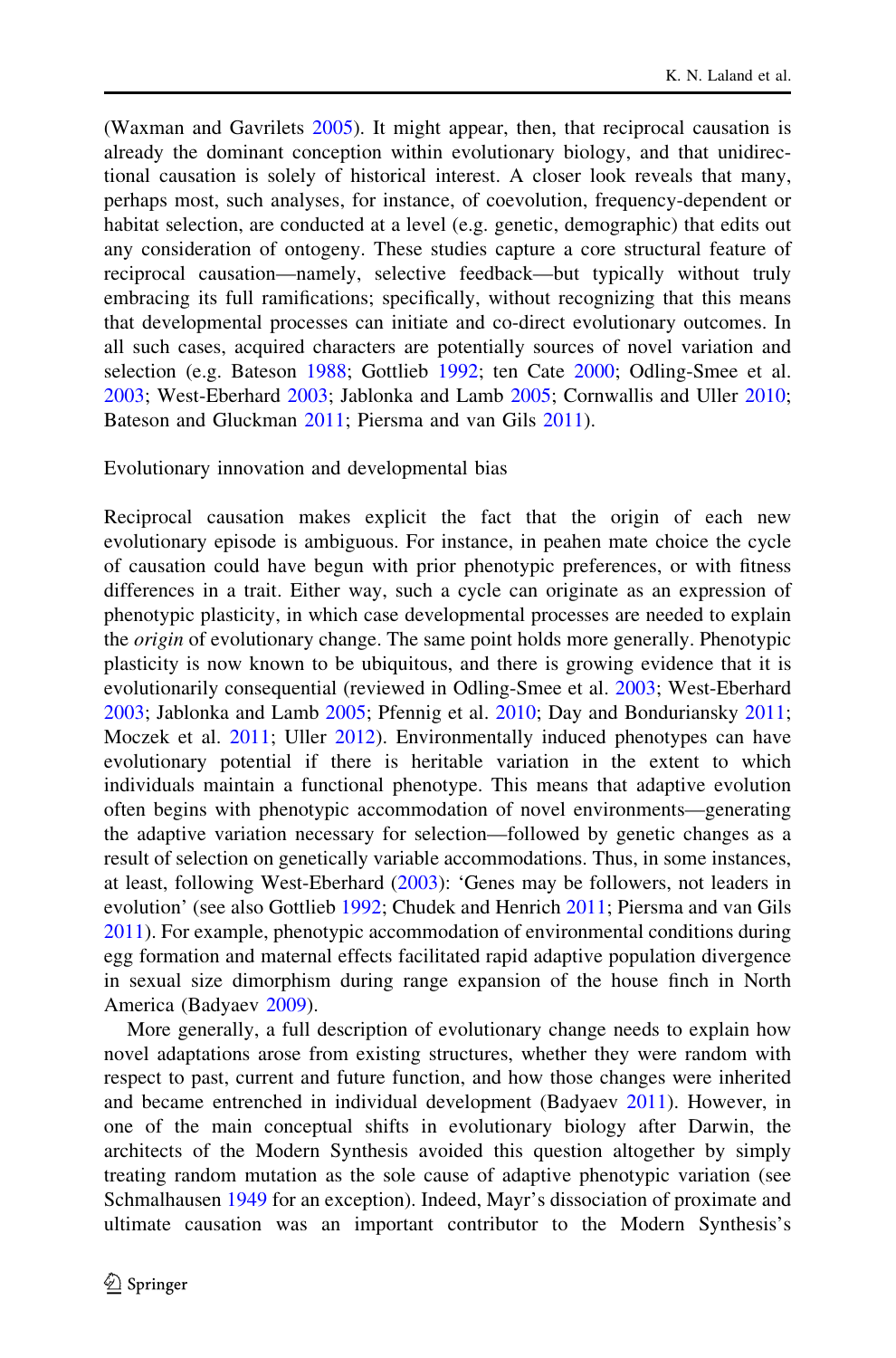separation of developmental and evolutionary biology (Amundson [2005](#page-22-0)) because it justified treating development as the unfolding of a genetic programme:

All of the directions, controls and constraints of the developmental machinery are laid down in the blueprint of the DNA genotype as instructions or potentialities (Mayr [1984,](#page-25-0) p. 126).

Under Mayr's scheme, the origin of adaptations was simply removed as an explanandum from the evolutionary biology agenda.

If phenotypes were indeed tightly regulated by genes, with new variants arising solely by random mutation in gene codes, then black-boxing development might be a reasonable stance for evolutionists. However, the contingency of development suggests that most evolutionary change comes from reorganization of existing structures rather than de novo production of adaptive variation. Developmental pathways could therefore restrict novel variation to particular axes in morphospace. For example, patterns of evolutionary changes in dentition in mammals can largely be explained by a shared regulation of tooth development that allows variation to be expressed only in certain directions (Kavanagh et al. [2007;](#page-24-0) Harjunmaa et al. [2012\)](#page-23-0). Such 'developmental bias' is potentially widespread in nature (Arthur [2004;](#page-22-0) Brakefield [2006;](#page-22-0) Muller [2007\)](#page-25-0). On this view, if the proximate biology of a lineage makes some variants more likely to arise than others, these proximate mechanisms help construct evolutionary pathways and should therefore be considered as partial causes of patterns of biological diversity (West-Eberhard [2003;](#page-26-0) Arthur [2004;](#page-22-0) Brakefield [2006;](#page-22-0) Muller [2007;](#page-25-0) Olson [2012\)](#page-25-0).

Reciprocal causation and selective feedback

The evolutionary implications of environmentally induced phenotypes are not restricted to their effect on the origins of innovations. Recent research emphasizes how non-genetic inheritance and niche construction can sustain or repeatedly induce changed selective regimes, thus allowing joint evolution of organism and environment. Niche construction theory (Lewontin [1982,](#page-24-0) [1983](#page-24-0); Odling-Smee et al. [2003](#page-25-0)), like related developmental systems approaches (Waddington [1969](#page-26-0); Gottlieb [1992](#page-23-0); Griffiths and Gray [1994](#page-23-0); Oyama et al. [2001\)](#page-25-0), exemplifies a reciprocal view of the interaction of proximate and ultimate factors, with researchers stressing how organisms modify environmental states, and bias natural selection. Here the environment-altering phenotypic traits of organisms are portrayed as coevolving with other traits whose fitness is affected by organism-modified factors in the environment.

Niche-construction advocates view phenotypes, and the environmental modifications they cause, as underdetermined by genes. Organism-derived environmental modifications do not flow solely from the biological adaptations of organisms, but also stems from their developmental plasticity, their byproducts, and their acquired characters. They are often caused by the cumulative output of multiple individuals, in multiple species (Odling-Smee et al. [2003;](#page-25-0) Laland and Sterelny [2006;](#page-24-0) Erwin [2008;](#page-23-0) Erwin and Tweedt [2012](#page-23-0)). In hominins, cultural practices have apparently generated selection for alleles that aid the digestion of starch, carbohydrates, proteins, and other novel features of our post-agricultural diets (Laland et al. [2010;](#page-24-0)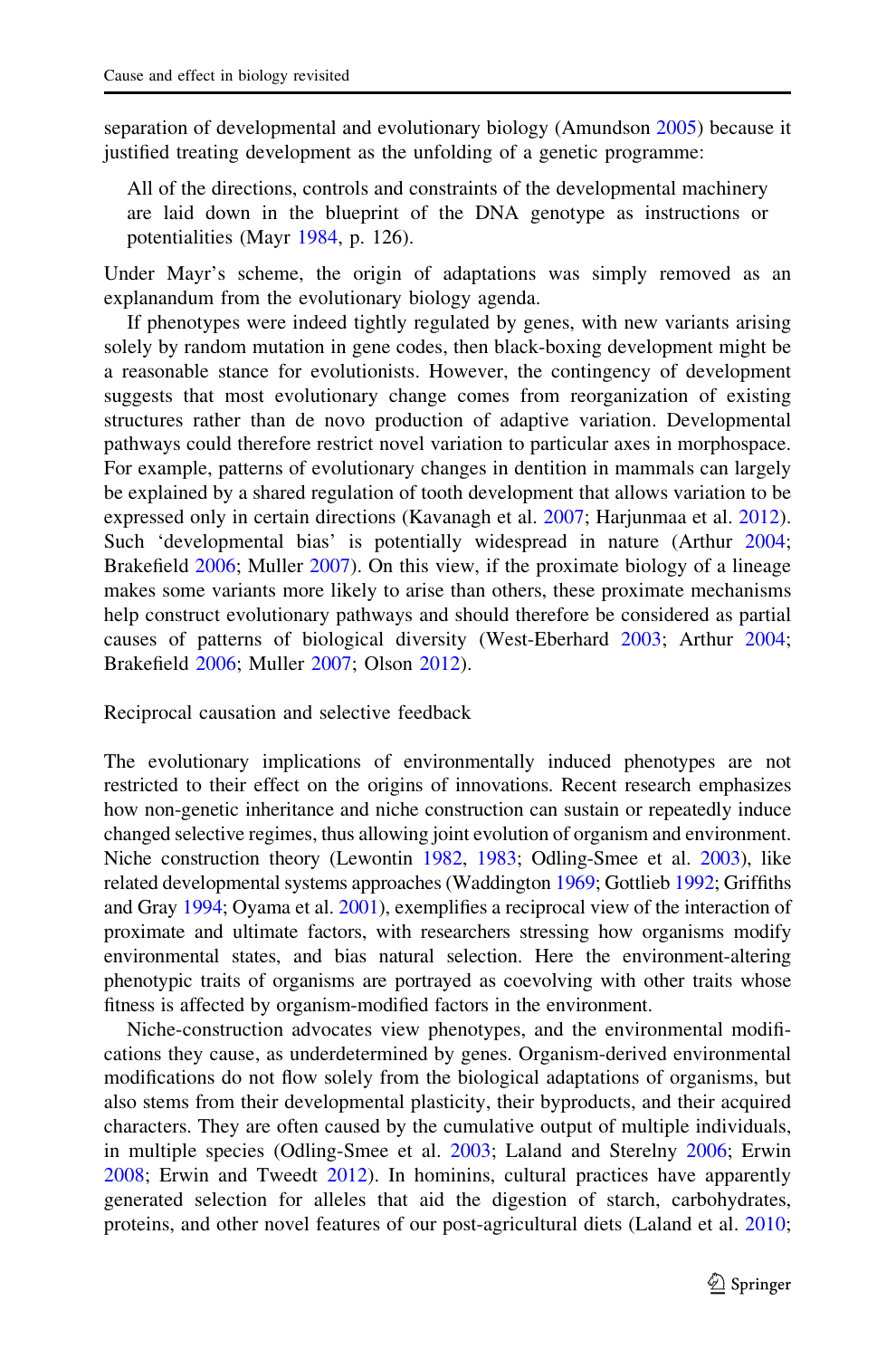Richerson et al. [2010\)](#page-26-0). This began at least with the controlled use of fire and cooking in H. erectus (Berna et al. [2012](#page-22-0)), and extends to the more recent planting of crops, the domestication of animals, the processing of food, and living in cities in H. sapiens. Cultural practices also select for alleles that confer resistance to diseases (e.g. malaria and smallpox) inadvertently promoted by these practices (Durham [1991;](#page-23-0) Ewald [1994;](#page-23-0) Laland et al. [2010](#page-24-0)). Features of the environment manufactured or modified by organisms can accumulate over generations to affect selection on descendant populations, a legacy known as 'ecological inheritance' (Odling-Smee et al. [1996,](#page-25-0) [2003](#page-25-0); Laland et al. [1996](#page-24-0), [1999;](#page-24-0) Lehmann [2007](#page-24-0), [2008\)](#page-24-0). At the extreme, phenomena such as sediment bioturbation or the accumulation of shell beds can accumulate over geological time, modulating macro-evolutionary patterns and diversity (Erwin [2008;](#page-23-0) Erwin and Tweedt [2012](#page-23-0)). Moreover, these changes spill over to drive evolution in other species (Post and Palkovacs [2009\)](#page-26-0). Once, again, 'proximate', niche-constructing activities in phenotypes, and 'ultimate', natural selective factors in environments, interact, in series.

#### Tinbergen's four questions

Shortly after Mayr proposed his scheme, the Nobel Prize winning ethologist, Niko Tinbergen, came up with a related conceptual framework, which many authors regard as superseding, or extending, Mayr's account. Tinbergen [\(1963](#page-26-0)) argued that a complete understanding of a character required four 'questions' or 'problems' to be addressed: What is its immediate cause?, How does it develop?, What is its adaptive significance? and From what did it evolve? Most commonly, these four questions go by the labels of causation, development, function and evolution. Tinbergen presented his four questions as independent and ungrouped, and did not refer to Mayr's proximate-ultimate dichotomy. However, subsequently a tradition grew amongst animal behaviourists of linking the two schemes (Klopfer and Hailman [1972a](#page-24-0), [b;](#page-24-0) Alcock [1975](#page-22-0)): causation and development were characterized as proximate, or how, questions, and function and evolution described as ultimate, or why, questions (Dewsbury [1999](#page-23-0)).

There is a sense in which Tinbergen's framework might be regarded as superior to Mayr's, as it clearly delineates function and evolutionary history. It also avoids the term 'ultimate' which can mislead, since to some readers it implies 'first cause', 'most important cause' or 'initiator of a causal chain', which has led some commentators to prefer the term 'distal' to 'ultimate' (Francis [1990;](#page-23-0) Dewsbury [1999;](#page-23-0) Sober [2000](#page-26-0)). However, because Tinbergen's four questions have been widely interpreted as mapping onto the proximate-ultimate dichotomy cleanly, a general reading of Tinbergen's scheme potentially suffers from the same problems as Mayr's. There is still the temptation to regard both development and immediate causation of a trait as irrelevant to understanding its function and evolutionary history. Consider, for illustration, the aforementioned disputes over cultural evolution, which can be cast as addressing either the development question, or the evolution question, depending on perspective. Tinbergen's four questions do not resolve our concerns about the separation of proximate and ultimate causation whilst answers to his four questions continue to be regarded as independent. To his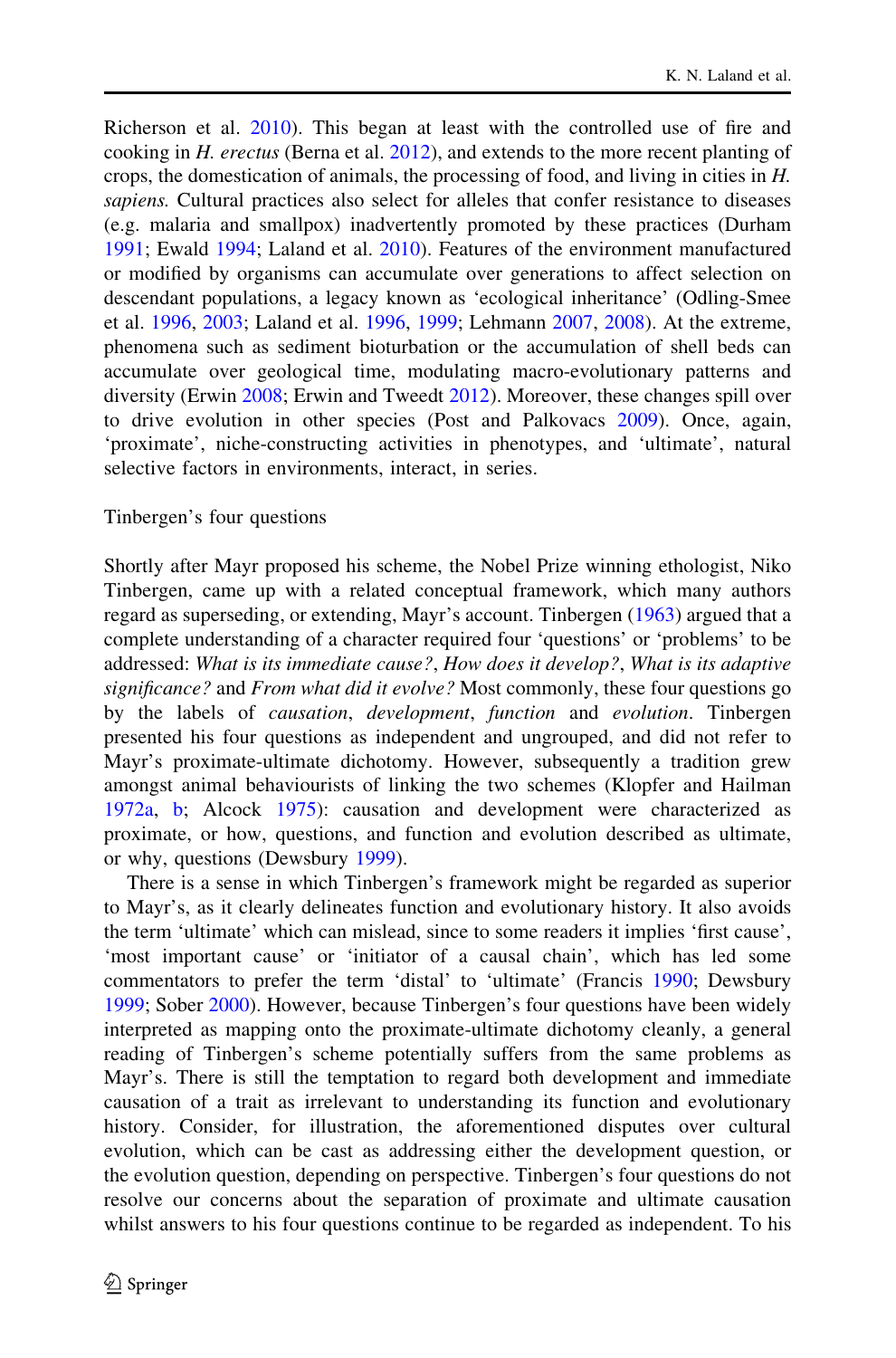credit, unlike Mayr, who forcefully advocated the separating of proximate and ultimate causation, Tinbergen  $(1963)$  $(1963)$  did not make a strict separation of his questions necessary, and actively encouraged that they should all be asked for a given phenotype. However, Tinbergen left the fundamental question—How should the four be integrated?—unanswered, which resulted in each largely being treated as independent lines of investigation (Bolhuis and Verhulst [2009;](#page-22-0) Shettleworth [2010\)](#page-26-0), much like Mayr's view of proximate and ultimate causes.

Identifying proximate and ultimate causes is not straight-forward

Mayr's concern that proximate and ultimate explanations should not be regarded as alternatives remains valid and valuable. There is no doubt that proximate explanations cannot replace, or render unnecessary, ultimate explanations (although this mistake is sometimes made). However, what the above considerations establish is that determining what is 'proximate' and what is 'ultimate' is not simply a matter of clear thinking, but invokes commitment to a specific philosophical stance. In principle, researchers could propose alternative hypotheses that incorporate different processes, and judge between them on the basis of empirical or theoretical evidence in a given instance. However, whether the featured processes will be characterized as proximate or ultimate will depend on the conceptual framework of the researcher, whilst the assumptions underlying their conceptual framework will constrain the set of hypotheses that are deemed to be competing.

Our argument does not give license for mechanistic-minded researchers to ignore legitimate evolutionary questions, nor does it justify juxtaposing proximate and ultimate explanations in cases where there are no differences in how causation is conceived, or when alternative conceptions agree on what is proximate and ultimate. However, before passing judgment on these matters, researchers would be wise to reflect on whether what might appear to be a proximate mechanism can form part of an ultimate explanation from another standpoint; and specifically to consider whether reciprocal causation is invoked.

We particularly stress that Mayr's corollary, that ultimate hypotheses cannot invoke developmental processes, is highly problematic (Laland et al. [2011\)](#page-24-0). As shown above, developmental processes frequently play some role in explaining why characters possess the properties that they do, and are central to the historical processes that explain their current state. When researchers regard the proximate/ ultimate distinction as a barrier to the satisfactory integration of evolution and development (e.g. Amundson [2005](#page-22-0); West-Eberhard [2003;](#page-26-0) Laland et al. [2008\)](#page-24-0), this is largely because of the widespread, but mistaken, tendency to treat the exclusion of proximate mechanisms from answers to why-questions as logically following from the proximate-ultimate distinction itself.

#### Academic disciplines as cause and context 'clubs'

It would seem that Mayr and the other architects of the modern synthesis 'black boxed' development. Such 'black boxing' or 'screening off' of a phenomenon, and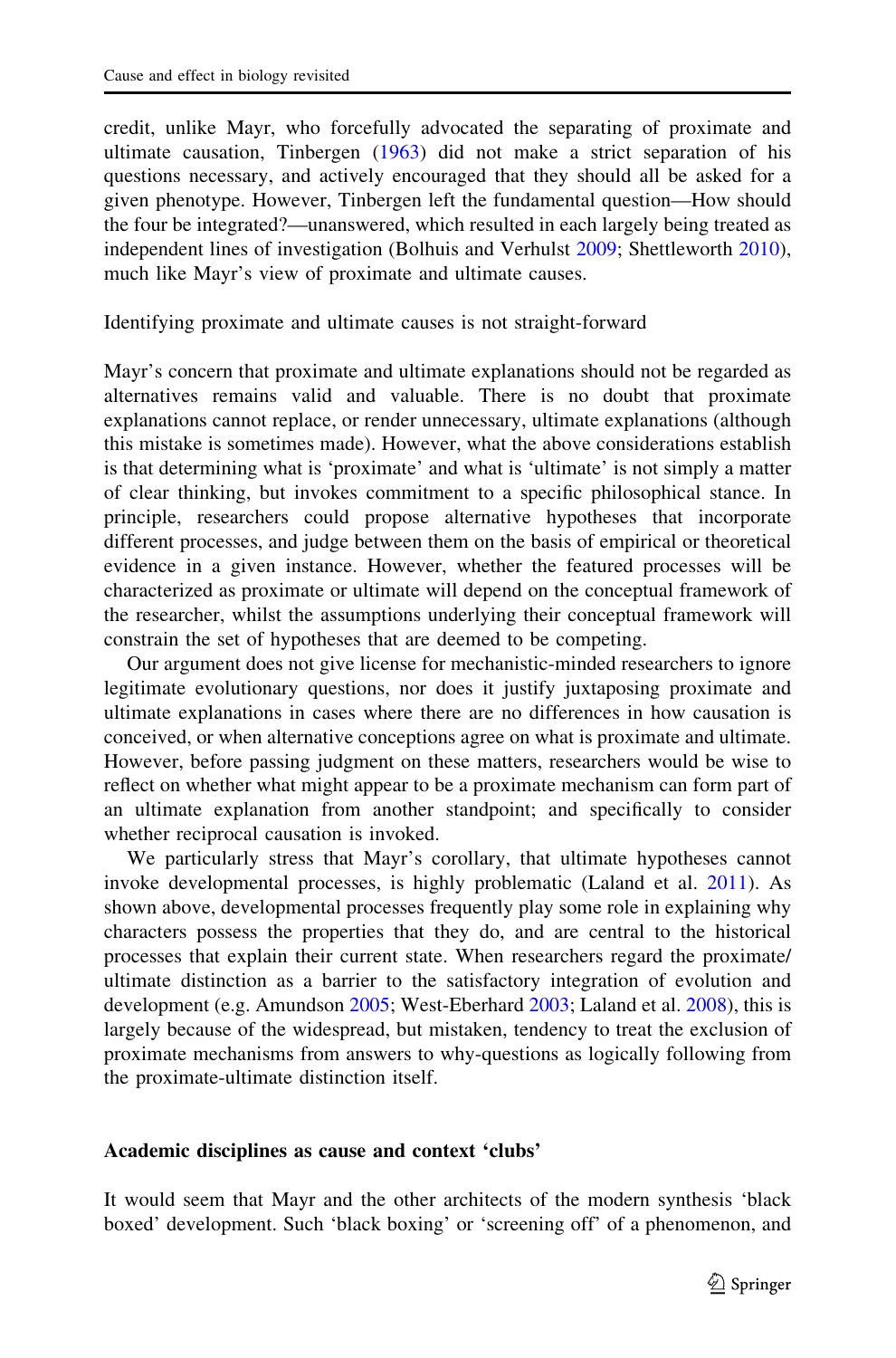exiling its study to an adjacent discipline, is often initially useful. It is only a problem if and when it becomes dogma. We argue this has happened with Mayr's distinction. An initially useful heuristic (i.e. that proximate and ultimate explanations are not competing alternatives) has degenerated into a convention (e.g. where developmental processes are seen as irrelevant to evolution), leading to unhelpful divisions between academic fields of enquiry (e.g. the weak link between evolutionary and developmental biology; Amundson [2005\)](#page-22-0).

More generally, it would seem that discipline-based scientific fields frequently emerge that by default do not treat potentially relevant phenomena as causes, leading to the neglect of relevant processes, in this case that do indeed contribute to evolutionary change or stasis. In one sense this might be regarded as inevitable, or perhaps even desirable. In the struggle to understand a devastatingly complex and changing world, scientists utilise conceptual tools that render their business more manageable. They assume that, at least for the kinds of questions in which they are interested, with their associated temporal and spatial scales, it is reasonable to treat certain processes, and certain kinds of variation, as relatively unimportant. This allows them to hold certain aspects of the world constant, to treat them as 'context', and to explore the causal structure of the phenomena of interest relative to that context. All scientists do this—although we suspect, few do so deliberately; rather these fundamental assumptions are commonly accepted with little reflection. Accordingly, scientific disciplines effectively become 'clubs' in which likeminded researchers share some consensus over what is, and what is not, reasonably treated as cause and context. Mayr, by separating proximate from ultimate causation, legitimised screening off ontogenetic processes by evolutionary biologists. Ontogeny was someone else's problem. This also helped legitimise the view that researchers could understand the theoretical basis of evolution through population genetics alone (Watt [2000](#page-26-0)), a point to which we return below.

# The externalism of evolutionary biology

Godfrey-Smith [\(1996\)](#page-23-0) describes evolutionary biology as 'externalist', by which he means that the adaptations of organisms are described relative to the characteristics of external environments. Mayr's position, which exemplifies that of the Modern Synthesis, was 'externalist' by assuming that the selective environments of organisms pre-exist the biological traits of interest, are little affected by the activities of organisms, and to all intents and purposes, are fixed. It is a moot point as to how prevalent this externalism is in contemporary evolutionary biology, particularly as several subfields of evolutionary biology that are more interactionist in conception, such as sexual selection, coevolution, and maternal effects, have exhibited considerable recent growth. Nonetheless, the externalist stance can still be regarded as the 'default' position for many (Godfrey-Smith [1996;](#page-23-0) Odling-Smee et al. [2003\)](#page-25-0).

Regardless of its history, a major consequence of this externalist assumption is that it hinders the environment-altering activities of organisms from being treated as evolutionarily causal (Odling-Smee et al. [2003](#page-25-0)). Darwin's natural selection is fully compatible with the externalist assumption because the 'causal arrow' of natural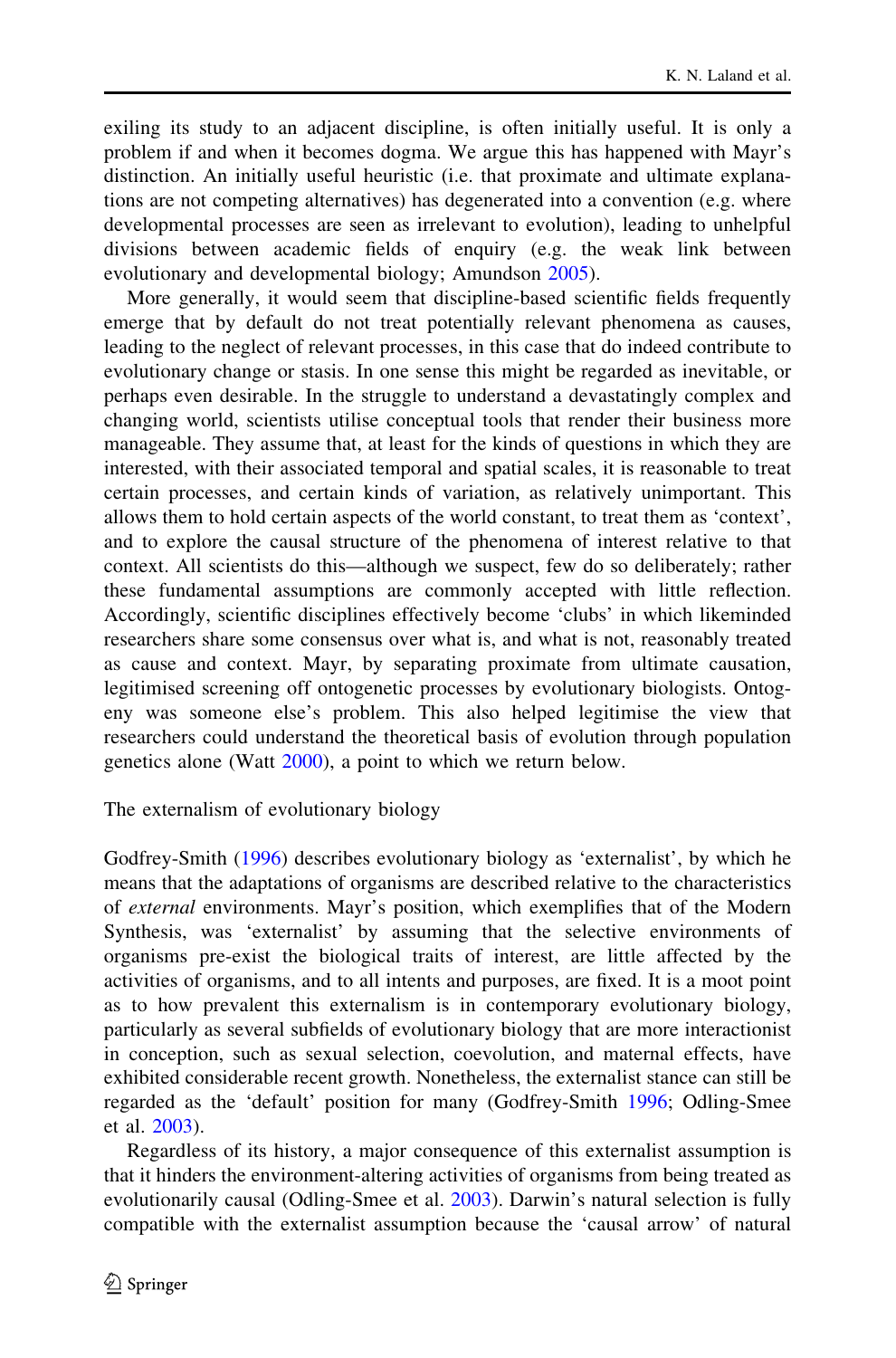selection points in the 'right' direction, from environments, to organisms, and so it is natural to describe natural selection as causing adaptations. However, the causal arrow of niche construction points in the 'wrong' direction, from organisms to their environments. Similarly, the causal arrow in an evolutionary scenario involving developmental bias points not solely from the environment, but also from the organism. The externalist assumption thus makes it more difficult to describe developmental processes as co-causal in evolution. Instead, standard evolutionary theory is encouraged to explain all instances of niche construction, and instances of developmental bias, as nothing but phenotypic, or possibly extended phenotypic, consequences of prior natural selection. This is not to imply that evolutionary biology does not recognize that organisms modify environmental states; rather, such organism-driven change is recognized but treated as merely a product or effect of natural selection. Thus, the possibility that developing phenotypes might contribute anything to evolution other than their differential survival and reproduction, is ruled out a priori. Standard evolutionary theory can recognise that plastic phenotypes are capable of fine-tuning their adaptations during their development, and may, thereby, affect their fitness. But it struggles to recognize that phenotypic plasticity can ever drive, or co-cause, evolution, through generating innovation, biasing variation, or imposing directionality on evolutionary trajectories. This externalism is a core assumption that causes problems for evolutionary biology and hinders integration of evolution with adjacent disciplines.

# Problems for evolutionary biology

The primary problem derived from the externalist stance, reinforced by the proximate-ultimate causation dichotomy, for evolutionary biology itself is that it has hindered the full recognition of the pathways by which organisms' ontogenetic processes affect evolutionary processes. Two points that we have already made are that the modern synthetic theory has been slow to recognize the significance of both developmental bias and niche construction. An equally pressing third concern, voiced by some evolutionary biologists, is that variability has been treated as fixed, with little attention being given towards evolution of the genotype-phenotype map itself (Antonovics [1987;](#page-22-0) Wagner and Altenberg [1996](#page-26-0); Watt [2000,](#page-26-0) [2004](#page-26-0); Hansen [2011\)](#page-23-0). Ward Watt [\(2000](#page-26-0), [2004](#page-26-0)) describes the synthesis as 'amechanistic', by which he means it legitimised neglect of the processes underlying genotype to phenotype (and phenotype to fitness) translations. Likewise Janis Antonovics [\(1987](#page-22-0), p. 326) complains that 'the Synthesis placed restrictive notions on the conceptual richness and depth of evolutionary biology as a science'.

Watt [\(2000](#page-26-0)) describes how the architects of the Synthetic theory screened off developmental and physiological processes through specific assumptions about the nature of genetic variation and its relations to phenotypes, fitness and selection. Fisher [\(1958](#page-23-0)) made additive genetic variation central to his view of natural selection. He argued that genetic variation supporting small changes in structure or process was likely to have additive, interchangeable effects, but that large heritable changes in phenotypes were unlikely to be adaptive. Simpson [\(1949](#page-26-0)) and Mayr [\(1958](#page-25-0)) made similar arguments. This led to the view that the total heritable variation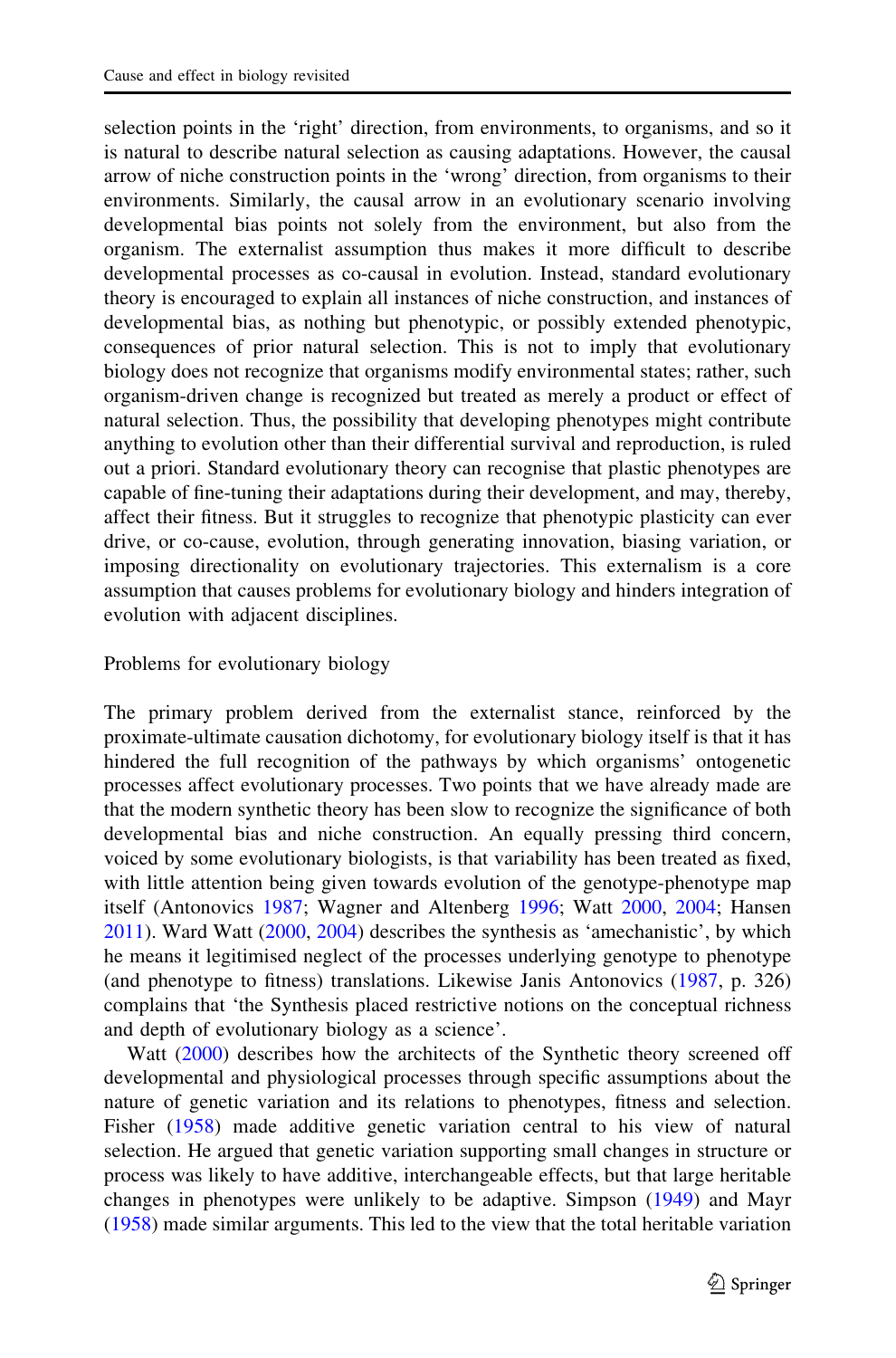in the character, not the specific nature of the variants, was important, reinforcing the neglect of mechanism. The use of quantitative genetic theory, which also focuses on the analysis of additive genetic variation, has supported this viewpoint. Moreover, the emphasis on micro-variationism, and on genetic variation as additive (genes are 'good mixers', Mayr [1958](#page-25-0)), precipitated the strong adaptationist stance that is widespread within evolutionary biology today. If traits are underpinned by lots of genes of small effect that combine seamlessly and additively then there is little to stop selection from optimizing phenotypes (Parker and Maynard-Smith [1990\)](#page-25-0). Much contemporary adaptationist thinking relies on similar reasoning.

In fact, there is now considerable empirical evidence that challenges the assumptions of micro-variationism and additivity: adaptive genetic variants show a wide range of magnitudes of phenotypic effects and widespread epistatic interactions, across a broad range of taxa (Watt [2000](#page-26-0), [2004](#page-26-0); Stern [2010](#page-26-0)). With hindsight, it can now be seen that many traits seem to be regulated by a few genes at which alleles of major effect segregate. At the same time, the processes of development have in some cases proven to be more general and robust across phyla than anticipated at the time of the Synthesis (West-Eberhard [2003](#page-26-0); Arthur [2004;](#page-22-0) Brakefield [2006;](#page-22-0) Muller [2007;](#page-25-0) Stern [2010](#page-26-0)). These observations support the view that developmental processes can structure phenotypic variation and hence contribute to differences in evolvability between traits and taxa.

It is not clear to what extent notions of causation fed into these key assumptions of microvariationism and additivity, or merely reinforced them, but the proximateultimate dichotomy is certainly highly consistent with this conceptual framework. Mayr ([1961,](#page-25-0) [1980](#page-25-0)) promoted a sub-division of the biological sciences in which the genotype to phenotype translation was studied by non-evolutionary biologists:

The functional biologist is interested in the phenotype and its development resulting from the translation of the genetic program within the framework of the environment of the specific individual. It is this interaction between the translation of the genetic program and the environment that we refer to as proximate causes. The evolutionist is interested in the origin of the genotype, in the historical reasons of antecedent adaptation and speciation responsible for the particular genetic program that exists. This analysis deals with ultimate causes (Mayr [1980](#page-25-0), p. 9).

These assumptions collectively have undermined evolutionary biology's ability to understand the causes of fitness differences between phenotypes, both by discouraging investigation of the developmental processes responsible for the origins of the phenotypic differences, and by discouraging consideration of the phenotype-environment interactions the construct those fitness differences (Watt [2000;](#page-26-0) Badyaev [2011](#page-22-0)).

Mayr's unidirectional characterization of causation encourages focus on single cause–effect relations within systems rather than on broader trends, feedback cycles, or the tracing of causal influences throughout systems (Odling-Smee et al. [2003;](#page-25-0) Amundson [2005](#page-22-0); Laland et al. [2008\)](#page-24-0). Except in the case of direct coevolutionary interactions (e.g. predator–prey, host–parasite), evolutionary biologists have generally been content to study the evolution of each focal species in isolation,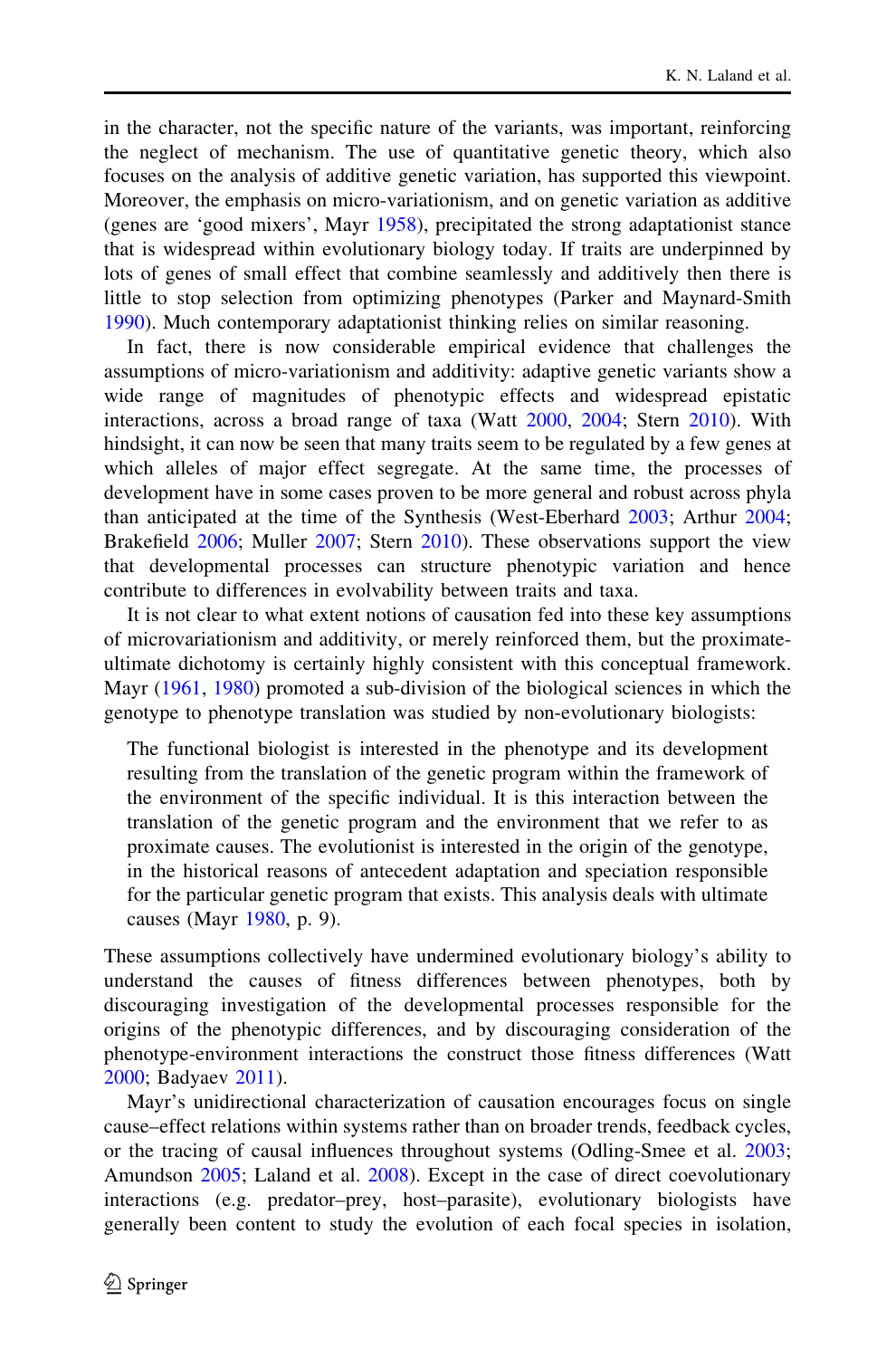often content to demonstrate the mere occurrence of natural selection (Endler [1986\)](#page-23-0). Endler encouraged the investigation of functional variation in phenotypes and their interactions with ecological variables. Recent developments notwithstanding (Post and Palkovacs [2009\)](#page-26-0), resistance to incorporating ecological processes into evolutionary analyses continues to hinder investigations into the interaction of ecological and evolutionary processes, and of how that interaction generates ecoevolutionary dynamics, and macro-evolutionary trends (Erwin [2008;](#page-23-0) Laland et al. [2008\)](#page-24-0).

Problems for adjacent disciplines

# Developmental biology

The longstanding tension between developmental and evolutionary biology in part reflects evolutionary biologists' treatment of development as a 'black box' (e.g. Mayr [1980;](#page-25-0) Maynard-Smith [1982](#page-24-0)), which precludes any causal role for the organism in constructing both selective environments and variants subject to selection (Amundson [2005](#page-22-0)):

The clarification of the biochemical mechanism by which the genetic program is translated into the phenotype tells us absolutely nothing about the steps by which natural selection has built up the particular genetic program (Mayr [1980](#page-25-0), pp. 9–10).

One consequence of Weismann's concept of the separation of the germline and soma was to make it possible to understand genetics, and hence evolution, without understanding development (Maynard-Smith [1982](#page-24-0), p. 6).

We have already noted that black-boxing masks developmental bias. Mayr's view of development as an unfolding of information encoded in the genome is equally problematic. By encouraging evolutionary biologists to adopt this view, Mayr's stance created divisions between evolutionary and developmental biology. For developmental biologists, the metaphors of genotype as 'program' or 'blueprint' proved inconsistent with the dynamic, reciprocal nature of development and inheritance emerging from their studies (see e.g. Gottlieb [1992;](#page-23-0) Hood et al. [2010;](#page-24-0) Pigliucci [2010\)](#page-25-0). Developing organisms both modify gene expression and modify developmental environments, generating feedback in the processes of ontogeny that invoke organism-environment relationships and non-genetic inheritance as causes of species-typical, invariant, phenotypes typically seen as 'genetically determined' by evolutionary biologists (Oyama [1985;](#page-25-0) Gottlieb [1992](#page-23-0); Oyama et al. [2001](#page-25-0); Gilbert [2003;](#page-23-0) Jablonka and Lamb [2005;](#page-24-0) Lickliter and Harshaw [2010;](#page-24-0) Bateson and Gluckman [2011;](#page-22-0) Uller [2012](#page-26-0)).

Mayr's proximate/ultimate distinction builds on an incorrect view of development that fails to address the origin of characters. Here as elsewhere, a reciprocal model of causation may prove more useful than a unidirectional characterization, because it is better placed to accommodate the insights of developmentally minded evolutionists.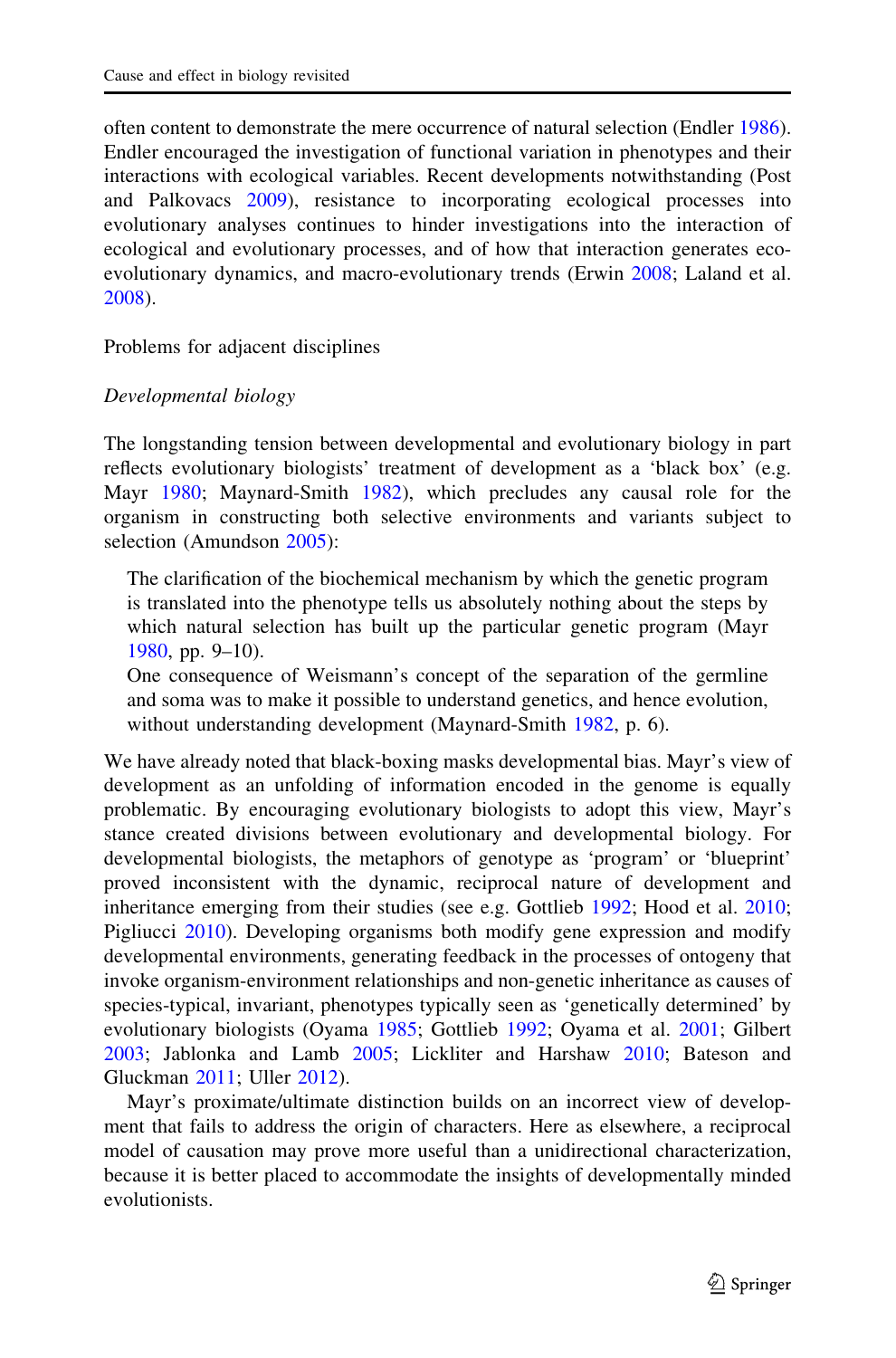# Ecology

Ecology is a divided discipline, with separate (evolution-embracing) population/ community and (evolution-ignoring) ecosystem approaches, in part because contemporary evolutionary biology does not provide tools to capture the ways organisms engineer habitat, control and regulate flows of energy and matter, and drive state changes in abiota (O'Neill et al. [1986](#page-25-0); Odling-Smee et al. [2003](#page-25-0)). Many ecologists recognize an inherent problem in integrating their discipline:

Recently there has been a fractionation of ecology into its various specialities, thus, potentially at least, reducing the power of the field as a whole to integrate and synthesize to the fullest extent (Likens [1995\)](#page-24-0).

Ecologists who study populations do not talk as much as they should to those who are interested in the complexities of ecosystems (Ehrlich [1986\)](#page-23-0).

In general, we do not understand how to link organismal activities, population dynamics, and community assemblages to ecosystem processes, and there is little general theory that relates ecosystem properties to the activities, dynamics, and assemblages of species (Jones and Lawton [1995\)](#page-24-0).

Evolutionary and ecosystem ecologists have been talking past one another for almost a generation (Hagen [1992\)](#page-23-0).

These divisions can be seen to follow, in part, from the disciplinary assumptions that, firstly, ecological and evolutionary processes operate on different time scales and, secondly, that understanding ecological change was outside the remit of evolutionary biology. The latter assumption was that, since evolutionary biologists are primarily interested in organismal change rather than environmental change, it is legitimate to treat environments as just context. These fictions were convenient for both fields: it meant that the manifest changes that organisms brought about in environments could be ignored by evolutionary biologists as potentially ecologically important, but unlikely to sum up over temporal and spatial scales to be also evolutionarily important. Conversely, functional and ecosystem ecologists could regard evolution as something that had happened in the past, often long ago, and as unlikely to greatly affect the distribution of species, or ecological dynamics, on the shorter timescales of ecological processes.

For instance, the separation out of ecological and evolutionary timescales legitimised the neglect of evolutionary processes by ecosystem ecologists. Conversely, another group of ecologists—population and community ecologists, with their focus on co-evolutionary and food web dynamics, were forced to incorporate evolution into their thinking, leading to a division within ecology. At the same time, the treatment of the environment as context by evolutionists led population and community ecologists to reduce ecosystems to their biotic components (O'Neill et al. [1986\)](#page-25-0). For ecologists working in this sub-discipline: 'The biota are the ecosystem…. The biota may interact with the abiotic environment, but the environment is largely viewed as the backdrop or context within which biotic interactions occur' (O'Neill et al. [1986,](#page-25-0) pp. 8–9). In contrast, ecosystem (or process-functional) ecologists, with their focus on how energy and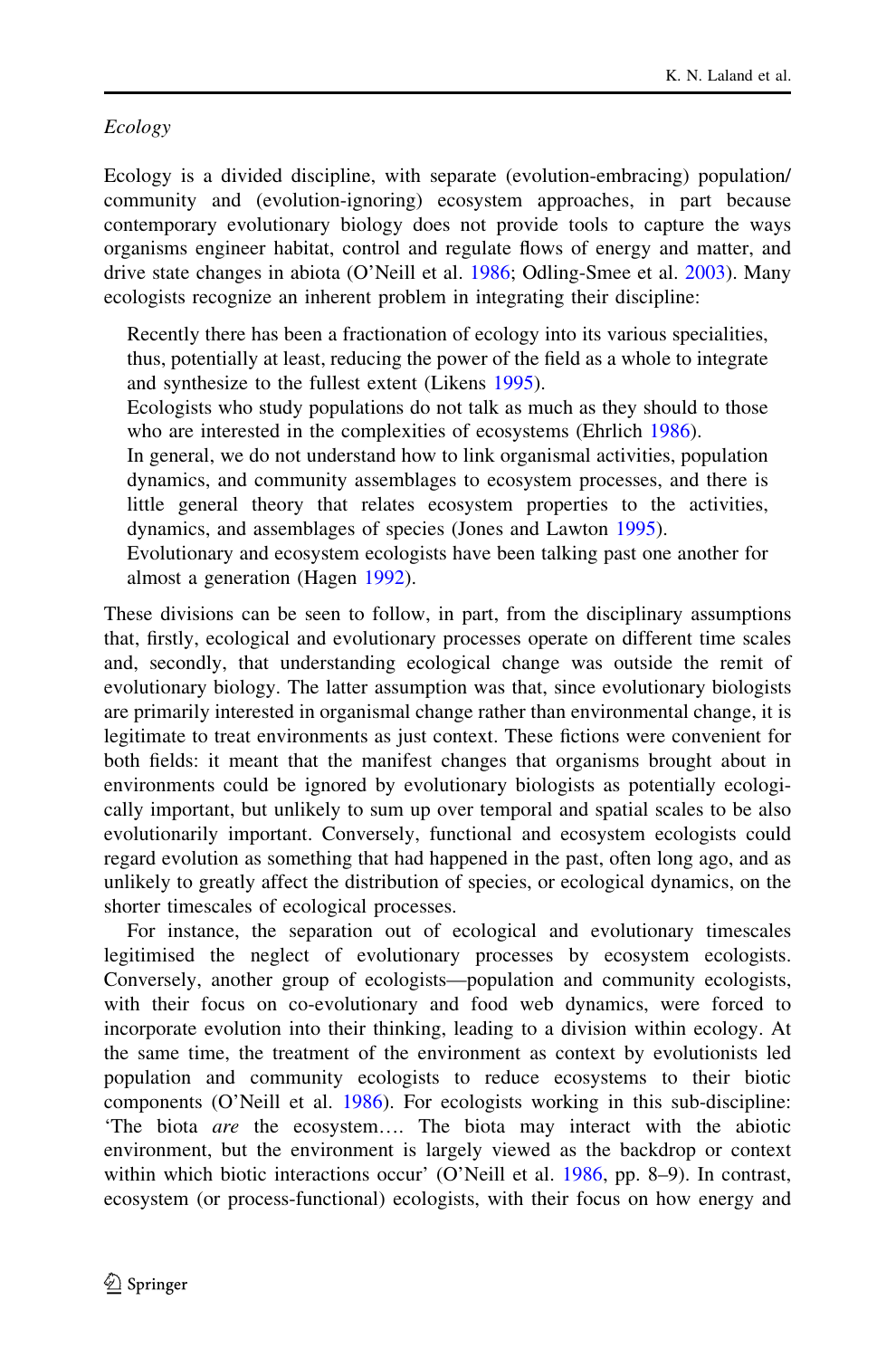matter flows through ecosystems, and biogeochemical cycles, could not afford to neglect abiota, reinforcing the division.

It would seem that ecology 'missed out on the Modern Synthesis' (Pigliucci and Muller [2010\)](#page-25-0), and although it subsequently cultured an evolutionary wing, known as 'evolutionary ecology' (e.g. Ford [1964;](#page-23-0) Roughgarden [1979\)](#page-26-0), the broader discipline remains separated from evolutionary biology in important respects. Recently, the recognition that ecological and evolutionary processes operate on overlapping timescales has led some ecologists to a more dynamic conception of ecoevolutionary causation (Pelletier et al. [2009;](#page-25-0) Post and Palkovacs [2009](#page-26-0); Loreau [2010\)](#page-24-0). This eco-evolutionary dynamics literature explicitly recognises reciprocal causation, with ecological processes both shaped by and triggering bouts of selection. However, authors rarely explicitly reject the standard interpretation of the proximate-ultimate distinction.

#### Behavioural ecology

In their core textbook, Davies et al. [\(2012](#page-22-0), p. 22) state 'Behavioural ecology aims to understand how behaviour evolves in relation to ecological conditions'. It is perhaps surprising, then, that fellow behaviour ecologist Deborah Gordon ([2011a](#page-23-0)) should complain that the fields of behavioural ecology and ecology are not well-integrated. This claim is striking given that many behavioural ecologists dedicate much effort to collecting ecological data but, as noted above, the links of evolution (of which behavioural ecology is a sub-discipline) to ecosystem ecology are very weak. Gordon was particularly concerned that contemporary animal behaviourists underemphasize behavioural and ecological variation, and advocates greater attention to natural history and ecology. However, she also maintains that ecology, whilst recognizing the existence of variation, does not currently adequately capture both the fluid, dynamic nature of the variation and the manner in which behaviour constructs ecological context (i.e. niche construction).

Gordon's concerns reflect the differential screening off of different aspects of the field by ecology and evolution. Behavioural ecologists, like evolutionary biologists in general, often regard ecological environments as context, where, for instance, different (conceptually pre-existing) distributions of food or resources select for different patterns of behaviour. The active role of behaviour in constructing those resource distributions receives comparatively little attention, except in some special cases. McNamara and Houston ([2009\)](#page-25-0) also lament the lack of attention to variation, both at the behavioural level and in the selective environment, and show that this variation can be self-reinforcing in generating selective feedback (McNamara et al. [2009;](#page-25-0) see also Fawcett et al. [2012\)](#page-23-0), an example of reciprocal causation. Even those unsympathetic to Gordon's argument (Westneat [2011](#page-26-0), p. 234) acknowledge that: 'few studies have assessed individual variation in plasticity or variation in the effects of plasticity on fitness' (see Dingermanse et al. [2009](#page-23-0) for exceptions). Behavioural ecology has thus far paid comparatively little attention to the way in which behaviour modifies ecological conditions, in a way that feeds back to affect its subsequent evolution (Duckworth [2009;](#page-23-0) Cornwallis and Uller [2010](#page-22-0)). Once again, we see that progress depends on fully recognizing the reciprocal influence of agent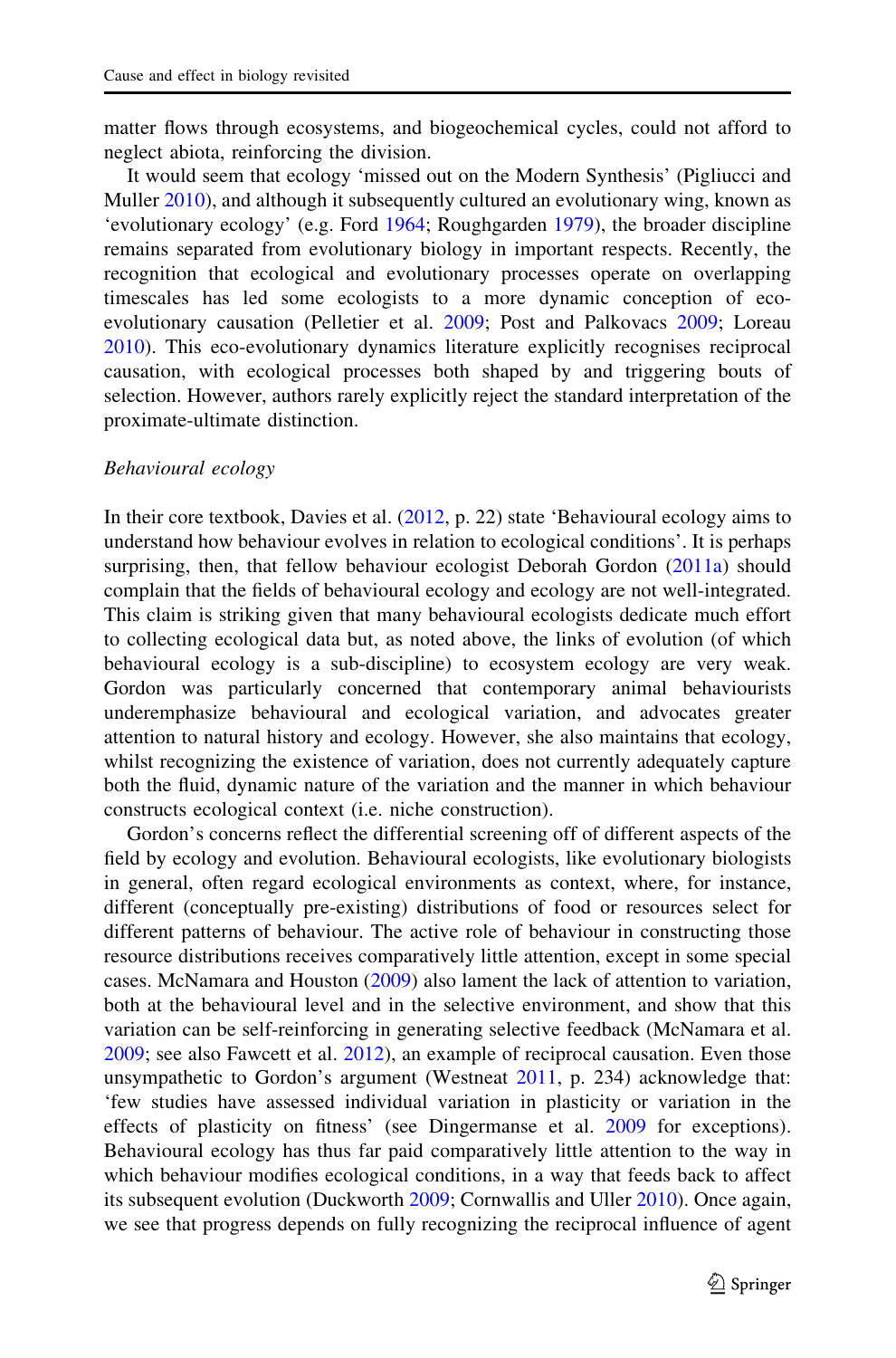and context, and witness reciprocal causation being advocated as a vehicle to break down disciplinary conventions (Gordon [2011b\)](#page-23-0).

McNamara and Houston [\(1980](#page-25-0), [2009\)](#page-25-0) and Fawcett et al. ([2012\)](#page-23-0) make related points, in stressing that 'behaviour is determined by mechanisms that are not optimal in every circumstance', and that because of this it is necessary to integrate the study of function and mechanism. They emphasize how psychological and perceptual mechanisms mediate the expression of adaptive behaviour, leading to behaviour that is often not globally optimal, and undermining the 'phenotypic gambit' that genetic architecture and other aspects of mechanism can be safely ignored. Importantly, this does not simply mean that mechanism act as 'constraints', but rather that by modelling evolution of the mechanisms by which phenotypes develop (e.g. the learning rules), rather than the phenotypes themselves, we can come to novel insights about evolution (McNamara and Houston [2009;](#page-25-0) Fawcett et al. [2012](#page-23-0)). These arguments mirror the concerns of developmental biologists, who maintain that the mechanisms of development evolve, not phenotypes, and that those mechanisms can affect the evolutionary process by biasing variation and contributing to the origin of adaptations (e.g. Lickliter and Harshaw [2010\)](#page-24-0). Indeed, cognitive and perceptual mechanisms can be viewed as introducing a form of developmental bias, and may need to be considered in evolutionary analyses (McNamara and Houston [2009;](#page-25-0) Fawcett et al. [2012](#page-23-0)).

#### The human sciences

The primary working assumption that screened off much of the human sciences from evolutionary biology was that human culture, like development, is solely a 'proximate' causal process, and can therefore be dealt with in the same way that development is dealt with by mainstream evolutionary biology. That assumption constrained much of human sociobiology, and contemporary evolutionary psychology, to treat human behaviour, cognition and culture as no different from any other aspect of phenotypic plasticity (Wilson [1975](#page-26-0); Tooby and Cosmides [1989\)](#page-26-0). However, this stance alienated most human scientists (Sahlins [1976;](#page-26-0) Kuper [2000;](#page-24-0) Layton [2010;](#page-24-0) Laland and Brown [2011](#page-24-0)).

While evolutionary analyses in the human sciences are becoming more common, they remain a minority approach, and frequently evoke considerable hostility (Kuper [2000;](#page-24-0) Bloch [2000](#page-22-0); Ehrlich and Feldman [2003;](#page-23-0) Layton [2010\)](#page-24-0). Critics of evolutionary anthropology and archaeology dwell specifically on the failure of the fields to recognize humans as actively constructing their environments (e.g. Ingold [2007;](#page-24-0) Fuentes [2009;](#page-23-0) Layton [2010](#page-24-0)). Evolutionary psychology is criticised for its emphasis on 'universal' evolved psychological mechanisms that fail adequately to capture human behavioural diversity (Ehrlich and Feldman [2003](#page-23-0); Brown et al. [2009,](#page-22-0) [2011;](#page-22-0) Layton [2010;](#page-24-0) Henrich et al. [2010](#page-23-0)), its failure to recognize the diversity of human selective environments (Foley 1996), and because it treats humans as passive victims of selection (Laland and Brown [2006;](#page-24-0) Layton [2010](#page-24-0); Bolhuis et al. [2011\)](#page-22-0), assumptions that follow directly from the proximate-ultimate dichotomy. But there are recent positive developments, with the growing influence of cultural evolution, gene-culture coevolution and niche construction theory, with their explicit advocacy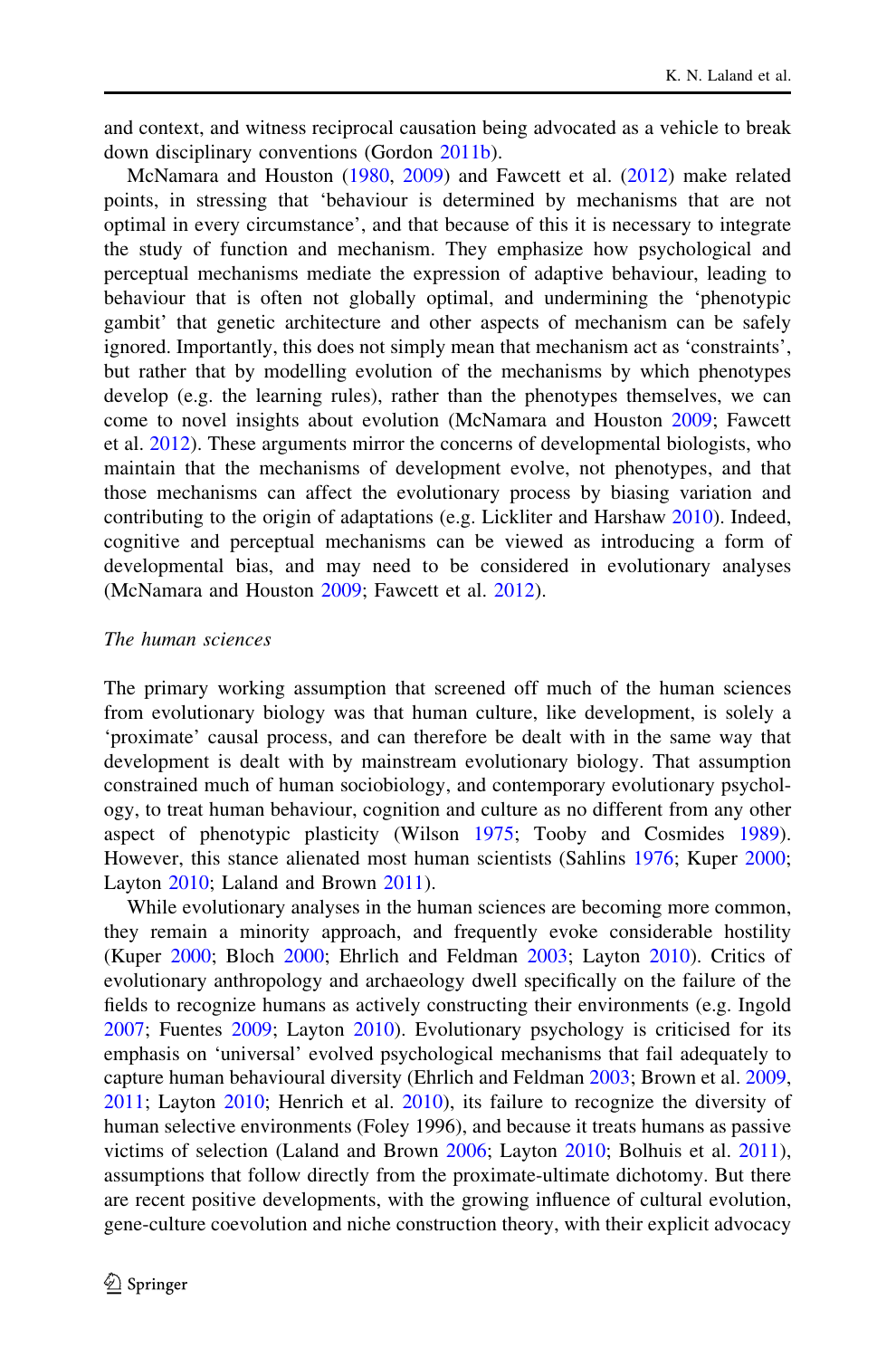of reciprocal causation, within anthropology, archaeology, and other human sciences (Boyd and Richerson [1985](#page-22-0); Richerson and Boyd [2005](#page-26-0); Smith [2007a](#page-26-0), [b;](#page-26-0) Fuentes [2009;](#page-23-0) Bickerton [2009;](#page-22-0) O'Brien and Laland [2012](#page-25-0); see special editions of journals edited by Pyne and Riel-Salvatore [2010](#page-26-0), and Kendal et al. [2011](#page-24-0)).

The reciprocal causation revision

Given that we believe that the proximate-ultimate dichotomy has both scientific limitations (it constrains understanding evolutionary change) and social problems (it reduces communication between researchers of different background), what do we offer as an alternative? The conceptual revisions necessary to fully integrate evolutionary biology with developmental biology, or ecology, or to provide a satisfactory evolutionary framework for the human sciences, require a different way of thinking about evolutionary causation. We need a view that no longer treats ecological and developmental environments as context, that explicitly recognizes organisms as part constructors of environmental states, and that views such construction, and its legacy over time, as part of the evolutionary process (Lewontin [1983;](#page-24-0) Gottlieb [1992](#page-23-0); Odling-Smee et al. [2003](#page-25-0); West-Eberhard [2003](#page-26-0); Jablonka and Lamb [2005](#page-24-0)). This leads to a view of development as source of origin of adaptations (West-Eberhard [2003](#page-26-0)), niches as dynamic, evolving entities (Odling-Smee et al. [2003\)](#page-25-0), of ecosystems as governed by engineering as well as food webs (Jones and Lawton [1995](#page-24-0)), and of ecological and evolutionary processes as interwoven in space and time (Pelletier et al. [2009](#page-25-0); Post and Palkovacs [2009;](#page-26-0) Loreau [2010](#page-24-0)). In Godfrey-Smith's ([1996\)](#page-23-0) terms, it requires an *interactionist* rather than an externalist theory, in which organismal (and, for that matter, environmental) change is described in relation to a relativistic and dynamic niche concept, which can only be specified relative to an organism, rather than to a pre-established environment. It requires a reciprocal, rather than dichotomous, model of biological causation, in which ontogenetic processes and nongenetic inheritance are not dismissed as irrelevant or under genetic control but recognized as evolutionary causes (West-Eberhard [2003;](#page-26-0) Jablonka and Lamb [2005;](#page-24-0) Laland and Sterelny [2006](#page-24-0); Laland et al. [2011;](#page-24-0) Uller [2012\)](#page-26-0).

Niche construction can serve as an example because, in origin, niche construction is a developmental process. It depends on the environment-altering activities of phenotypes during ontogeny. If the consequences of these activities accumulate, in the form of modified natural selection pressures in environments, as they are frequently likely to do (Odling-Smee [2010\)](#page-25-0), then in conjunction with natural selection, niche construction becomes a cause of evolution. To echo West Eberhard's [\(2003](#page-26-0)) phrase that genes may be 'followers not leaders', natural selection pressures too may be 'followers not leaders' in evolution. Whenever a natural selection pressure is 'caused' by prior niche construction, its subsequent evolutionary consequences will follow niche construction. This perspective connects a developmental process, niche construction, to evolution, and insists that the adaptations of organisms may be co-caused by natural selection and niche construction. Neither development nor ecology can be black-boxed. Likewise, a reciprocal causation model provides an evolutionary framework for the human sciences that allows for feedback encompassed in dynamic cycles of cultural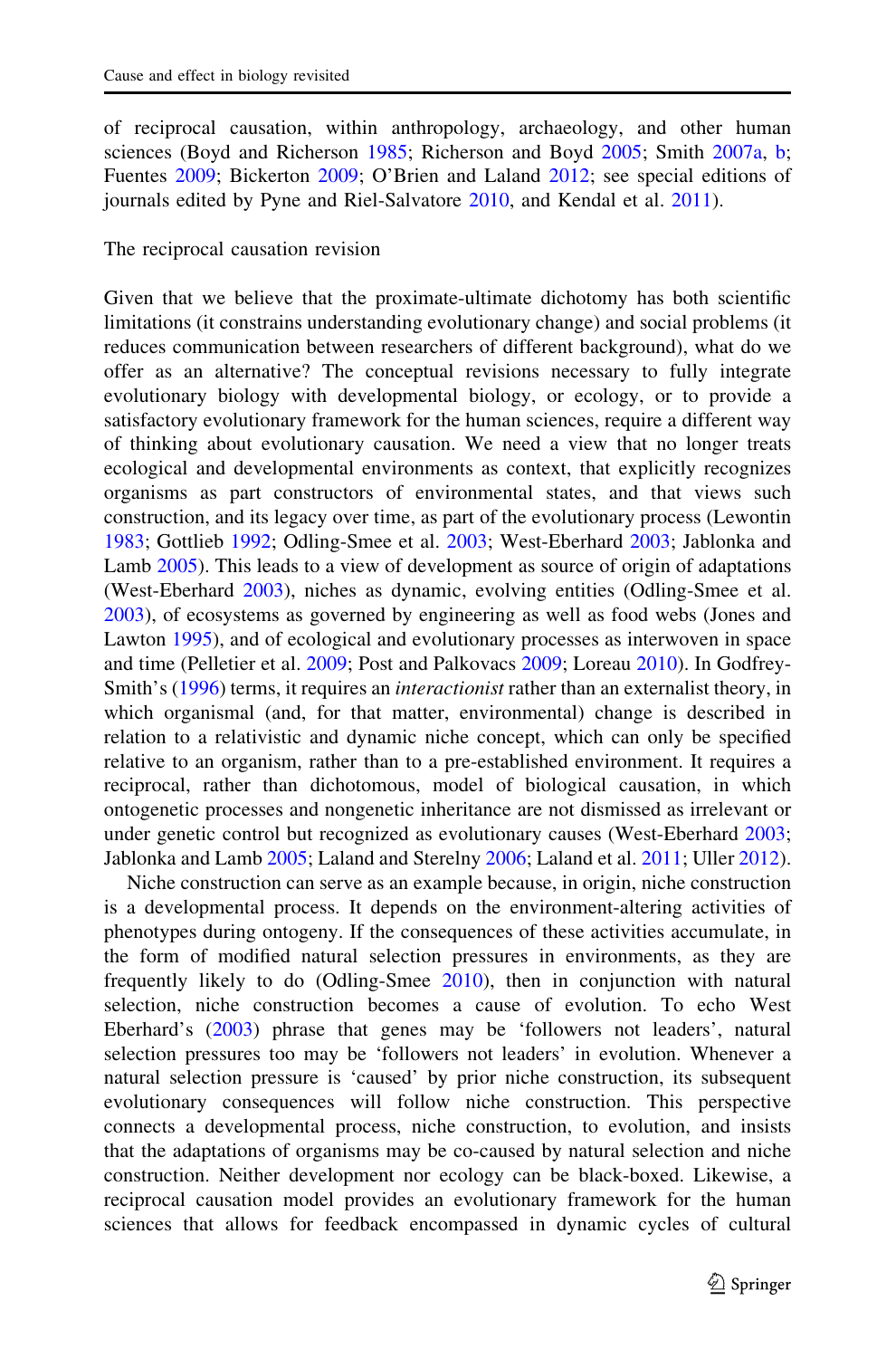evolution, gene-culture coevolution and organism-environment coevolution, and where plasticity drives evolutionary outcomes. As these forms of feedback are increasingly acknowledged to be important (Oyama et al. [2001](#page-25-0); West-Eberhard [2003;](#page-26-0) Jablonka and Lamb [2005](#page-24-0); Richerson and Boyd [2005;](#page-26-0) Layton [2010](#page-24-0)), the reciprocal causation framework offers much promise, and, more generally, may help to promote an integrative systems approach by highlighting causal connections between processes interacting across a range of spatio-temporal scales.

This is not to suggest that all biological phenomena are reciprocally caused but rather that the unidirectional selection emphasized by Mayr should be viewed as a special case of reciprocal causation where feedback is negligible. Nonetheless, reciprocal causation should now be regarded as the norm, rather than the exception. Although reciprocal causation does feature in many biological explanations, it is typically viewed as applicable solely to special cases (e.g. sexual selection, coevolution), and the ramification that developmental processes become relevant to evolutionary accounts remains underappreciated. In contrast, we suggest that reciprocal causation is a very general property of biological systems (Laland et al. [2011\)](#page-24-0), which means that development is of general relevance to evolution. However, in making this claim we wish to emphasize that ultimately it is an empirical issue which causal arrows will prove significant for understanding evolution in a given case. It may turn out that there are models, with good fit to the data, in which, for instance, fitnesses can be directly attributed to genotypes, without incorporating the intermediate variable of phenotypic traits, or that environmental states are independent of genotypes. Our concern is that potential causal influences should not be ruled out a priori. While screening off certain processes will be necessary for model building and empirical tractability (Levins [1966](#page-24-0)), acceptance of pluralism in conceptual frameworks and the recognition that exclusion of certain phenomena are pragmatic stances rather than inherent truths are vital.

#### Prediction, induction and teleology

Mayr ([1961\)](#page-25-0) argued that a key element of causality is the prediction of future events, and reciprocal causation is relevant here too. Darwinian evolution, based as it is on variation, heritability and the struggle to survive and reproduce, comprises a kind of natural process by which populations of organisms accumulate information (Campbell [1974;](#page-22-0) Odling-Smee [1983;](#page-25-0) Dennett [1995](#page-23-0); Hull et al. [2001\)](#page-24-0). Inherited naturally selected genes must accumulate information about whatever past adaptive successes were expressed by those same genes in earlier generations relative to the selective environments of their ancestors (e.g. Leimar et al. [2006](#page-24-0); Frank [2009](#page-23-0); Shea et al. [2011](#page-26-0)). As there is no guarantee that past environments will resemble present conditions, the re-use of inherited genetic information that relates to past environments, and its re-expression by phenotypes in the present environment, amounts to an inductive gamble that the selective environments of contemporary organisms are sufficiently similar to the selective environments of their ancestors to make whatever was adaptive before, adaptive again (Slobodkin and Rapoport [1974;](#page-26-0) Odling-Smee [1988\)](#page-25-0). Organisms, including humans, don't need to know anything for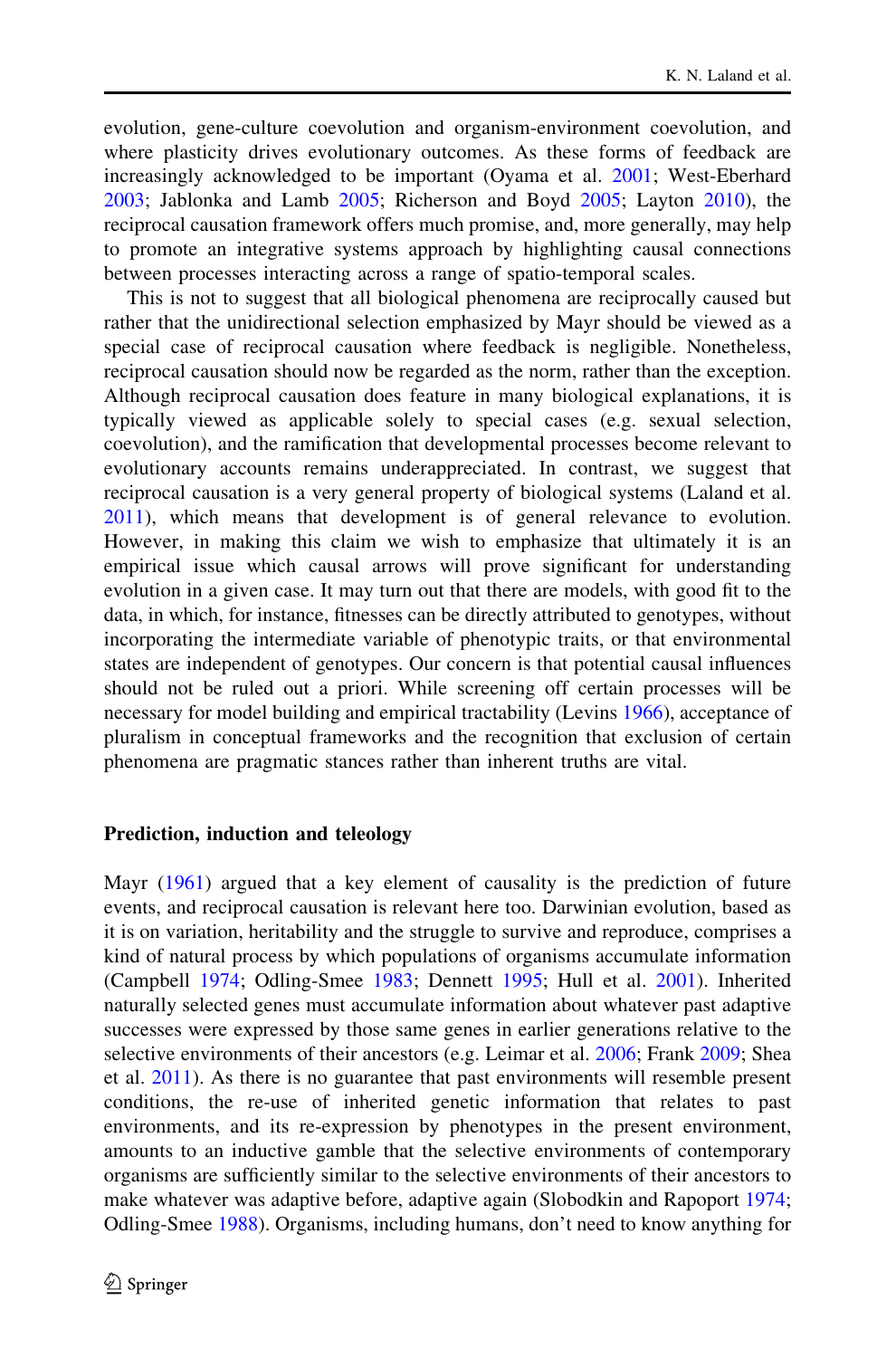certain; life is reliant on endless probabilistic inductive gambles. The fact that all species go extinct shows that such induction is not fool proof, but the fact that countless species survive for hundred of thousands or millions of years shows that the inductive gamble has nonetheless been highly effective for individuals.

But given that there is no guarantee that the future will resemble the past, why is this inductive gamble so effective, and why is inductive reasoning so prevalent? We suggest the predictive power of the genome is actually only part of the story. In no small part it is also because organisms are active agents who do work on their environments, transforming its state in reliable, predictable and often homeostatic ways (Odling-Smee et al. [2003](#page-25-0)). The external world is likely to be capricious but the selective environment is what matters to evolving organisms and if the selective environment retains some constancy across generations (or is changed in predictable ways), inductive gambles are more likely to pay off. This means that we would expect evolutionarily successful organisms to transform their selective environment in predictable ways (Odling-Smee et al. [2003\)](#page-25-0); effectively, to 'load the dice' as well as predicting the outcome of the roll. The predictability of the selective environment, then, relates to the capacity of organisms to maintain environments within suitable (i.e. adaptive) ranges through their homeostatic activities, that is though 'counteractive' niche construction (Odling-Smee et al. [2003\)](#page-25-0). For instance, bird's nests, termite mounds and mammal burrows experience reduced variation in temperature, and higher mean temperatures, than the external environment (Odling-Smee et al. [2003](#page-25-0)). The same point holds for constructed developmental environments (Badyaev and Uller [2009](#page-22-0)). (This argument is captured, to a degree, by the extended phenotype concept, but becomes much more powerful with the recognition that selective environments can be inherited.) Counteractive niche construction is likely generally to be adaptive, since it acts to increase the chances that organisms and their descendants will remain within their tolerance spaces. While it has been recognized at least since Hume [\(1910](#page-24-0)[1748]) that past observations themselves do not establish the validity of inductive reasoning (see Howson [2000,](#page-24-0) for a contemporary evaluation), the effectiveness of that reasoning (i.e. the likelihood that such reasoning will lead to accurate predictions) is nonetheless a function of the temporal consistency of environmental conditions. To the extent that organisms are able to control those conditions to enhance environmental consistency they are able to enhance the effectiveness of their inductive gamble. Mayr saw the inductive lottery as fair; whilst, as we envisage it, the lottery is rigged by the incumbents.

The ability of organisms to predict the environment also depends on 'selective' processes operating at other levels (e.g. learning, culture), which are also knowledge-gaining processes (Plotkin and Odling-Smee [1981;](#page-25-0) Plotkin [1994,](#page-25-0) [2010](#page-25-0); Shea et al. [2011\)](#page-26-0), and which further enhance the efficacy of plastic responses. These knowledgegaining aspects of plasticity fine-tune the predictive power of inductive reasoning, allowing organisms to function effectively in a dynamic and only weakly predictable world. Ultimately, they enhance absolute fitness (McNamara and Dall [2010\)](#page-25-0). Moreover, this capacity for learning and social transmission enhances the potency of organisms' niche construction, often in ways that further incrementing the predictability of their world.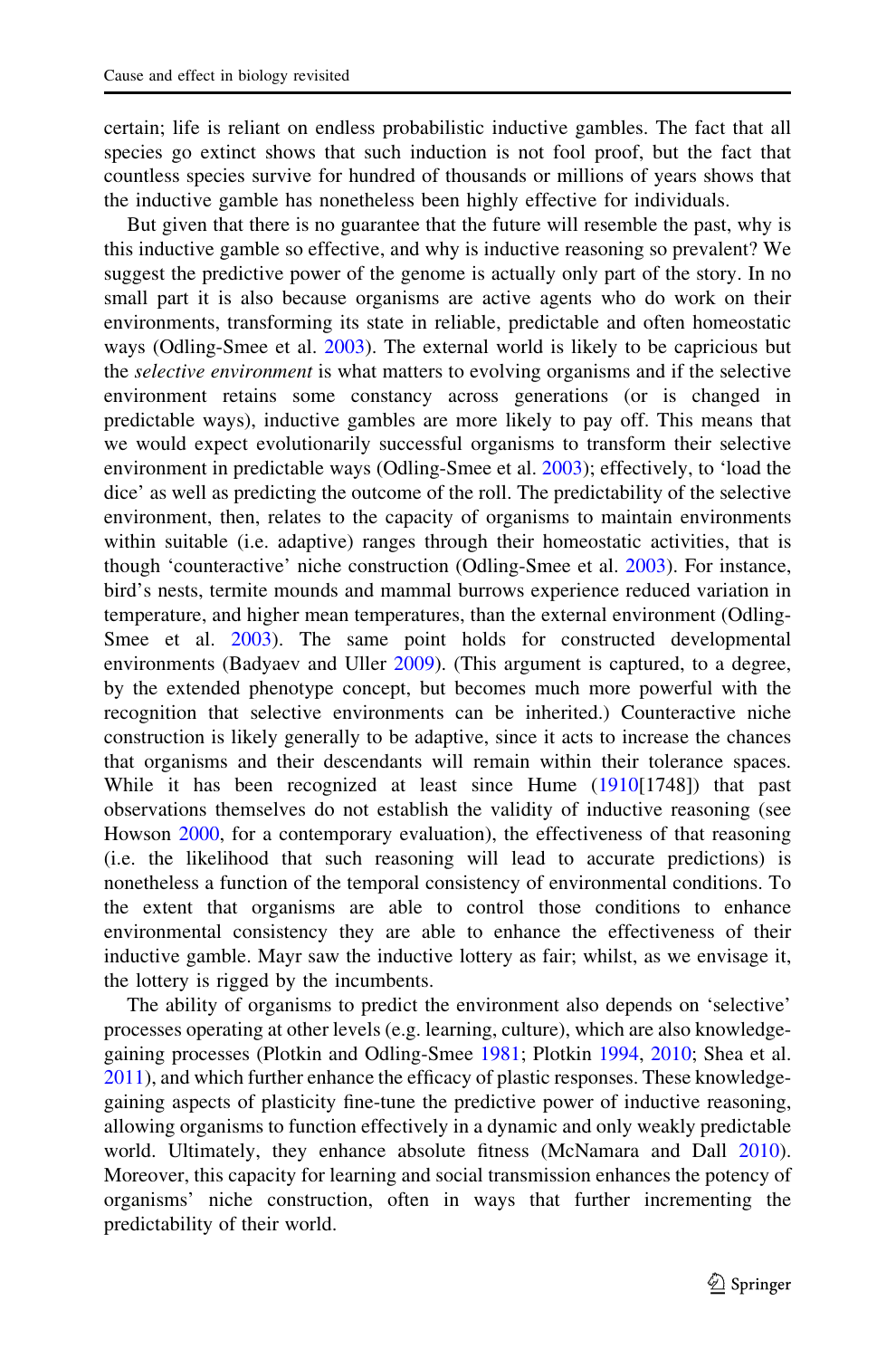Mayr [\(1961](#page-25-0)) also characterised the interpretation of teleological—that is goaldirected—phenomena as a component of causality. The problem of teleology (Aristotle's final cause, in the sense of apparent purposiveness, or design) was, according to Mayr, solved by Darwin. For Mayr organisms can function in a goaldirected manner, and exhibit design, solely because natural selection has programmed such functionality into their genomes. Once again, Mayr's unidirectional conception of causation is manifest. However, this solution attributes too much to selection. The observed adaptive fit, or hand-in-glove complementarity, between organism and environment can come about through two interacting processes, not one: natural selection or through the active construction of ecological or developmental environments suited to an organism and/or their descendants. There is no clearer indication of the fact that evolutionary biologists tend to assume that the former process dominates than that the same term—adaptation—is used to describe both the process by which natural selection brings about such complementarity and the end *product*. In contrast, a reciprocal causation framework views the routes to this fittedness as a 'two-way street' (Odling-Smee et al. [2003](#page-25-0)).

# **Conclusions**

We have argued that the proximate-ultimate dichotomous model of causation, while intuitively appealing and *prima facie* helpful, has associated with it considerable drawbacks. Of particular concern are the suggestions that it hinders progress within the evolutionary sciences, that it creates divisions between academic disciplines and that it is inconsistent with much data. The commonalities of the above debates also raise rich issues concerning the history and philosophy of science, for instance, over the ways conceptual frameworks channel thinking and hinder paradigm shifts. The manner in which biologists think about causality has acted like a meta-theoretical conceptual framework to stabilize the dominant scientific paradigm. It may also have contributed to a series of corollary assumptions consistent with the causal model, for instance the architects of the Synthesis' conception of the genome as 'program', and their emphasis on microvariationism and additivity (Watt [2000\)](#page-26-0). Violation of the proximate-ultimate distinction became a theme in Mayr's rejection of the claims of developmentally minded critics of the Synthesis (Mayr [1984,](#page-25-0) [1992\)](#page-25-0), and similar arguments continue to be made today (e.g. Dickins and Rahman [2012\)](#page-23-0), reflecting that the dichotomy has become a serious hurdle for integration of biological knowledge. It is only in recent years that talk of a new evolutionary paradigm has gathered momentum (Watt [2000](#page-26-0); West-Eberhard [2003;](#page-26-0) Jablonka and Lamb [2005;](#page-24-0) Pigliucci and Muller [2010](#page-25-0)), and it is far from certain that such a frameshift is imminent. We suggest that such a revision will not, indeed cannot, occur without a change in thinking about causation; the very notion that a shift is necessary is intimately linked to clarifying these issues. The time has come to replace the proximate-ultimate dichotomy with a new conception of biological causation, and we propose 'reciprocal causation' as a suitable framework.

Acknowledgments We would like to thank Kim Sterelny who contributed substantially to the ideas presented in this article, and Tim Fawcett, Agustin Fuentes, Luc-Alain Giraldeau, Jerry Hogan, Kim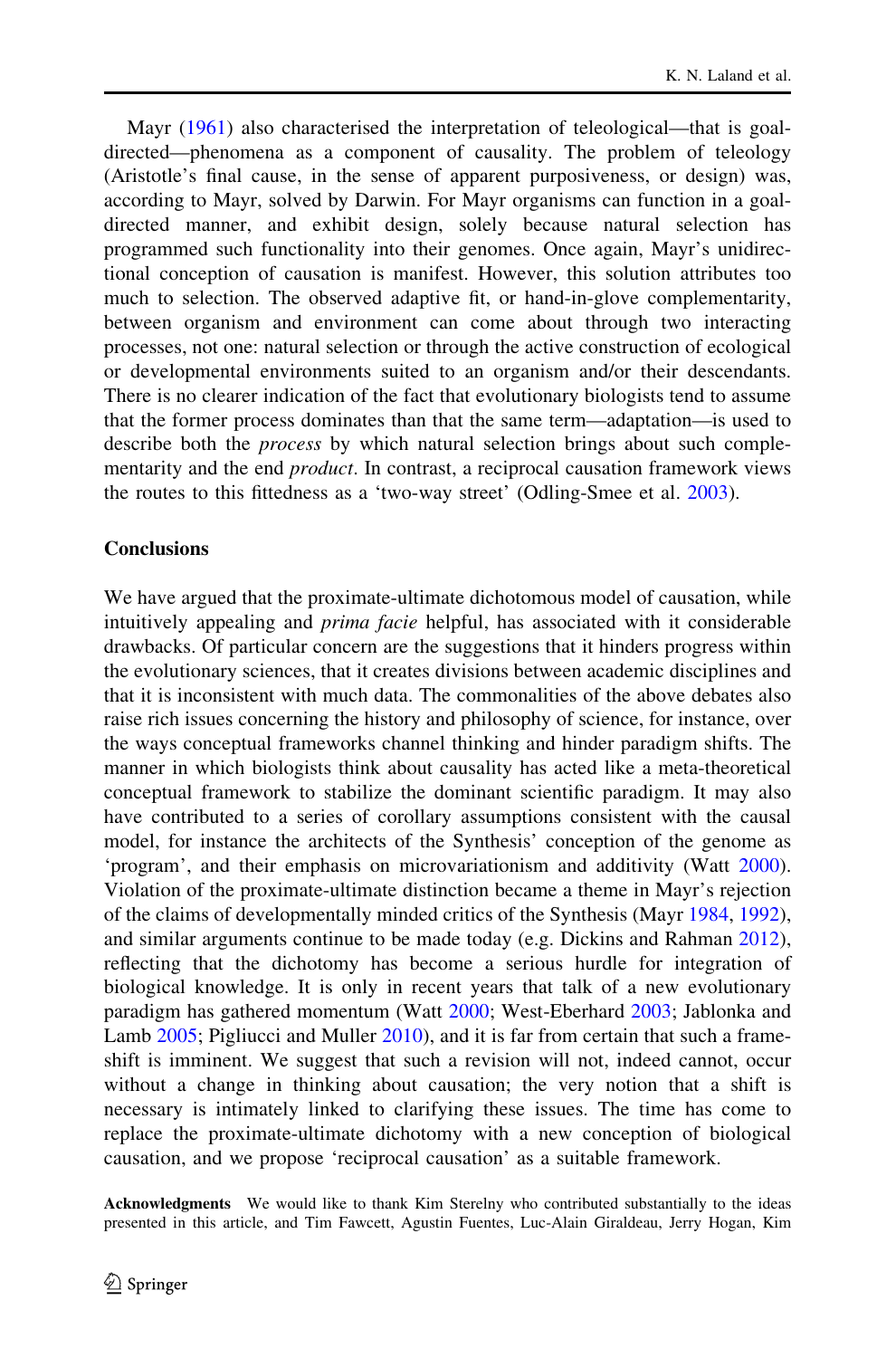<span id="page-22-0"></span>Sterelny, Ward Watt, Stuart West, and two anonymous referees, who provided helpful comments on an earlier draft. Research supported in part by an ERC Advanced grant to KNL.

#### **References**

Alcock J (1975) Animal behavior: an evolutionary approach, 1st edn. Sinauer, Sunderland

- Amundson R (2005) The changing role of the embryo in evolutionary thought. Cambridge University Press, Cambridge
- Antonovics J (1987) The evolutionary dys-synthesis: which bottles for which wine? Am Nat 129:321–331
- Ariew A (2003) Ernst Mayr's 'ultimate/proximate' distinction reconsidered and reconstructed. Biol Philos 18:553–565
- Arthur W (2004) Biased embryo and evolution. Cambridge University Press, Cambridge
- Badyaev AV (2009) Evolutionary significance of phenotypic accommodation in novel environments: an empirical test of the Baldwin effect. Philos Trans R Soc B 364:1125–1141
- Badyaev AV (2011) Origin of the fittest: link between emergent variation and evolutionary change as a critical question in evolutionary biology. Proc R Soc B 278:1921–1929
- Badyaev AV, Uller T (2009) Parental effects in ecology and evolution: mechanisms, processes and implications. Philos Trans R Soc B 364:1169–1177
- Baker J (1938) The evolution of breeding systems. In: de Beer (ed) Evolution: essays on aspects of evolutionary biology. Oxford University Press, Oxford
- Baldwin JM (1896) A new factor in evolution. Am Nat 30(441–451):536–553
- Bateson P (1988) The active role of behaviour in evolution. In: Ho, Fox (eds) Evolutionary processes and metaphors. Wiley, New York
- Bateson P, Gluckman P (2011) Plasticity, robustness, development and evolution. Cambridge University Press, Cambridge
- Berna F, Goldberg P, Kolska-Horwitz L, Brink J, Holt S, Bamford M, Chazan M (2012) Microstratigraphic evidence of in situ fire in the Acheulean strata of Wonderwerk Cave, Northern Cape province, South Africa. Proc Natl Acad Sci. doi[:10.1073/pnas.1117620109](http://dx.doi.org/10.1073/pnas.1117620109)
- Bickerton D (2009) Adam's tongue: how humans made language, how language made humans. Hill and Wang, New York
- Bloch M (2000) A well-disposed social anthropologist's problems with memes. In: Aunger (ed) Darwinizing culture: the status of memetics as a science. Oxford University Press, Oxford
- Blute M (2010) Darwinian socioculture evolution: solutions to dilemmas in cultural and social theory. Cambridge University Press, Cambridge
- Bolhuis JJ, Verhulst S (2009) (eds) Tinbergen's legacy. Cambridge University Press, Cambridge
- Bolhuis JJ, Brown GR, Richardson RC, Laland KN (2011) Darwin in mind: new opportunities for evolutionary psychology. PLoS Biol 9:e1001109
- Boyd R, Richerson PJ (1985) Culture and the evolutionary process. Chicago University Press, Chicago
- Boyd R, Gintis H, Bowles S, Richerson PJ (2003) The evolution of altruistic punishment. PNAS 100:3531–3535
- Brakefield P (2006) Evo-devo and constraints on selection. Trends Ecol Evol 21:362–368
- Brown GR, Laland KN, Borgerhoff-Mulder M (2009) Bateman's principles and human sex roles. Trends Ecol Evol 24:297–304
- Brown GR, Dickins TE, Sear R, Laland KN (2011) Evolutionary accounts of human behavioural diversity. Philos Trans R Soc B 366:313–324
- Campbell DT (1974) Evolutionary epistemology. In: Schilpp (ed) The philosophy of Karl R. Popper. Chicago, Open Court, pp 413–463
- Cavalli-Sforza LL, Feldman MW (1981) Cultural transmission and evolution. University of Princeton Press, Princeton
- Chudek M, Henrich J (2011) Culture-gene coevolution, norm-psychology and the emergence of human prosociality. Trends Cogn Sci 15:218–226
- Cornwallis CK, Uller T (2010) Towards an evolutionary ecology of sexual traits. Trends Ecol Evol 25:145–152
- Davies NB, Krebs JR, West SA (2012) An introduction to behavioural ecology, 4th edn. Wiley-Blackwell, New York
- Dawkins R (2004) Extended phenotype—but not too extended. A reply to Laland, Turner and Jablonka. Biol Physiol 19:377–396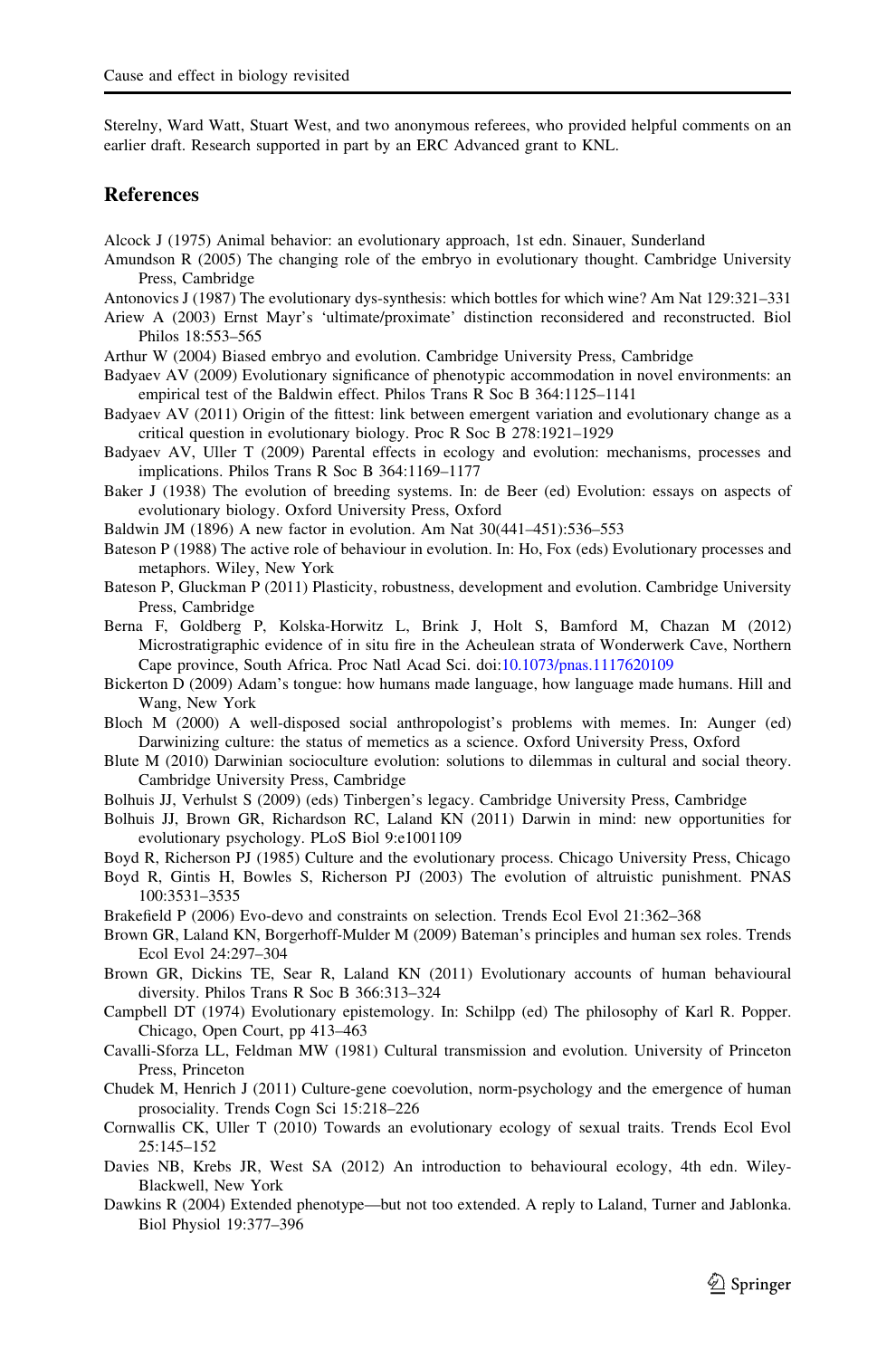- <span id="page-23-0"></span>Day T, Bonduriansky R (2011) A unified approach to the evolutionary consequences of genetic and nongenetic inheritance. Am Nat 178:E18–E36
- De Jong G (2005) Evolution of phenotypic plasticity: patterns of plasticity and the emergence of ecotypes. New Phytol 166:101–117
- De Jong G, Crozier RH (2003) Developmental plasticity and evolution. Nature 424:16–17

Dennett D (1995) Darwin's dangerous idea: evolution and the meanings of life. Penguin, London

Dewsbury D (1999) The proximate and the ultimate: past, present, and future. Behav Process 46:189–199

Dickins TE, Rahman Q (2012) The extended evolutionary synthesis and the role of soft inheritance in evolution. Proc R Soc B, doi:[10.1098/rspb.2012.0273](http://dx.doi.org/10.1098/rspb.2012.0273)

Dingermanse NJ, Karem AJN, Reale D, Wright J (2009) Behavioural reaction norms: animal personality meets individual plasticity. Trends Ecol Evol 25:81–89

Duckworth RA (2009) The role of behavior in evolution: a search for mechanism. Evol Ecol 23:513–531

Durham WH (1991) Coevolution: genes, culture and human diversity. Stanford University Press, Palo Alto

- Efferson C, Lalive R, Fehr E (2008) The coevolution of cultural groups and in group favoritism. Science 321:1844–1849
- Ehrlich PR (1986) The machinery of nature. Simon and Schuster, New York
- Ehrlich P, Feldman M (2003) Genes and culture. What creates our behavioral phenome? Curr Anthro 44:87–107
- Endler JA (1986) Natural selection in the wild. Princeton University Press, Princeton
- Erwin DH (2008) Macroevolution of ecosystem engineering, niche construction and diversity. Trends Ecol Evol 23:304–310
- Erwin DH, Tweedt S (2012) Ecological drivers of the Ediacaran diversification of metazoa. Evol Ecol 26:417–433
- Ewald PW (1994) Evolution of infectious disease. Oxford University Press, New York
- Fawcett T, Hamblin S, Giraldeau LA (2012) Exposing the behavioral gambit: the evolution of learning and decision rules. Behav Ecol. doi[:10.1093/beheco/ars085](http://dx.doi.org/10.1093/beheco/ars085)
- Fehr E, Fischbacher U (2003) The nature of human altruism. Nature 425:785–791
- Fisher RA (1958) The genetical theory of natural selection, 2nd edn. Dover, New York
- Ford EB (1964) Ecological genetics. Chapman and Hall, London
- Francis RC (1990) Causes, proximate and ultimate. Biol Philos 5:401–415
- Frank SA (2009) Natural selection maximizes fisher information. J Evol Biol 22:231–244
- Fuentes A (2009) Evolution of human behavior. Oxford University Press, Oxford
- Gilbert SF (2003) Developmental biology, 7th edn. Sinauer, Sunderland
- Gintis H (2003) The hitchhiker's guide to altruism: gene-culture coevolution, and the internalization of norms. J Theor Biol 220:407–418
- Godfrey-Smith P (1996) Complexity and the function of mind in nature. Cambridge University Press, Cambridge
- Gordon DM (2011a) The fusion of behavioural ecology and ecology. Behav Ecol 22:225–230
- Gordon DM (2011b) The fusion of behavioural ecology and ecology, response after commentary. Behav Ecol 22:225–230
- Gottlieb G (1992) Individual development and evolution. The genesis of novel behavior. Oxford University Press, New York
- Griffiths PE, Gray RD (1994) Developmental systems and evolutionary explanation. J Philos 91:277–304
- Hagen JB (1992) An entangled bank: the origins of ecosystem ecology. Rutgers University Press, New Brunswick
- Haig D (2007) Weismann rules! OK? Epigenetics and the Lamarckian temptation. Biol Philos 22: 415–428
- Hansen TF (2011) Epigenetics: adaptation or contingency? In: Hallgrímsson B, Hall BK (eds) Epigenetics: linking genotype and phenotype in development and evolution. University of California Press, Los Angeles
- Harjunmaa E, Kallonen A, Voutilainen M, Hamalainen K, Mikkola ML, Jernvall J (2012) On the difficulty of increasing dental complexity. Nature 483:324
- Henrich J (2004) Cultural group selection, coevolutionary processes and large-scale cooperation. J Econ Behav Org 53:3–35

Henrich J, Heine SJ, Norenzayan A (2010) The weirdest people in the world. Behav Brain Sci 33:61–135

Hogan JA (1994) The concept of cause in the study of behavior. In: Hogan, Bolhuis (eds) Causal mechanisms of behavioural development. Cambridge University Press, Cambridge, pp 3–15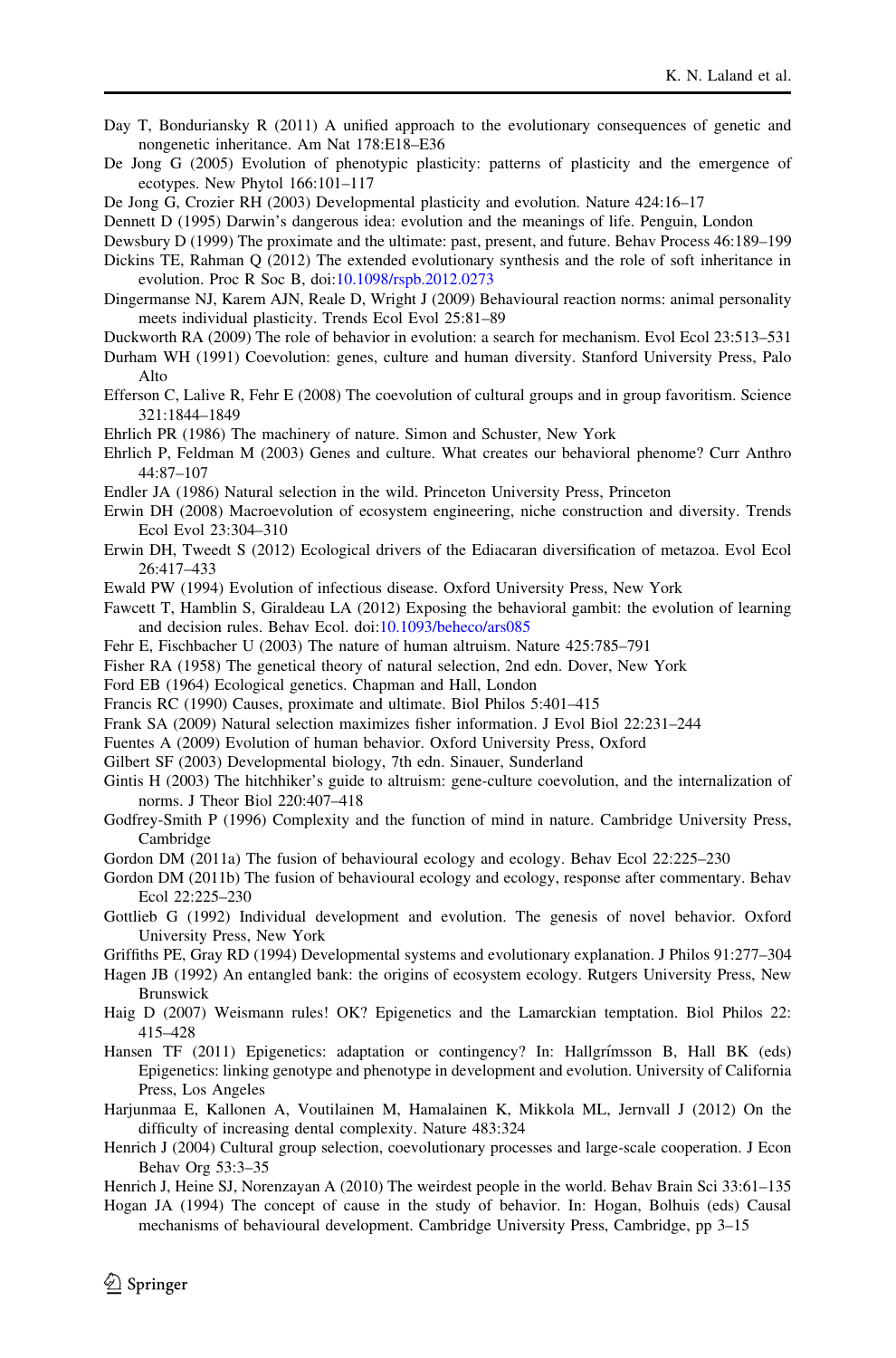- <span id="page-24-0"></span>Hogan JA, Bolhuis JJ (2009) Tinbergen's four questions and contemporary behavioural biology. In: Bolhuis, Verhulst (eds) Tinbergen's legacy. Cambridge University Press, Cambridge, pp 25–34
- Hood KE, Halpern CT, Greenberg G, Lerner RM (2010) Developmental science, behaviour, and genetics. Wiley-Blackwell, Massachusetts
- Howson C (2000) Hume's problem: induction and the justification of belief. Oxford University Press, Oxford
- Hull DL, Langman RE, Glenn SS (2001) A general account of selection: biology, immunology and behavior. Behav Brain Sci 24:511–573
- Hume D (1910) [1748] An enquiry concerning human understanding. PF Collier & Son, New York
- Ingold T (2007) The trouble with 'evolutionary biology'. Anthropol Today 23:13–17
- Jablonka E, Lamb MJ (2005) Evolution in four dimensions. MIT Press, Cambridge
- Jones CG, Lawton JH (eds) (1995) Linking species and ecosystems. Chapman and Hall, New York
- Kavanagh KD, Evans AR, Jernvall J (2007) Predicting evolutionary patterns of mammalian teeth from development. Nature 449:427-U1
- Kendal J, Tehrani JJ, Odling-Smee FJ (eds) (2011) Human niche construction in interdisciplinary focus. Philos Trans R Soc B 366, special edition
- Klopfer PH, Hailman JP (eds) (1972a) Function and evolution of behavior. Addison-Wesley, Reading
- Klopfer PH, Hailman JP (eds) (1972b) Control and development of behavior. Addison-Wesley, Reading
- Kuper A (2000) If memes are the answer, what is the question? In: Aunger (ed) Darwinizing culture: the status of memetics as a science. Oxford University Press, Oxford, pp 175–188
- Lack D (1954) The natural regulation of animal numbers. Oxford University Press, Oxford
- Laland KN, Brown GR (2006) Niche construction, human behavior, and the adaptive-lag hypothesis. Evol Anthro 15:95–104
- Laland KN, Brown GR (2011) Sense and nonsense, 2nd edn. Oxford University Press, Oxford
- Laland KN, Sterelny K (2006) Seven reasons (not) to neglect niche construction. Evolution 60:1751–1762
- Laland KN, Odling-Smee FJ, Feldman MW (1996) On the evolutionary consequences of niche construction. J Evol Biol 9:293–316
- Laland KN, Odling-Smee FJ, Feldman MW (1999) Evolutionary consequences of niche construction and their implications for ecology. PNAS 96:10242–10247
- Laland KN, Odling-Smee FJ, Gilbert SF (2008) EvoDevo and niche construction: building bridges. J Exp Zool B 310:549–566
- Laland KN, Odling-Smee FJ, Myles S (2010) How culture has shaped the human genome: bringing genetics and the human sciences together. Nat Rev Gen 11:137–148
- Laland KN, Sterelny K, Odling-Smee FJ, Hoppitt W, Uller T (2011) Cause and effect in biology revisited: is Mayr's proximate–ultimate dichotomy still useful? Science 334:1512–1516
- Layton R (2010.)Why social scientists don't like Darwin and what can be done about it. J Evol Psychol 8:139–152
- Lehmann L (2007) The evolution of trans-generational altruism: Kin selection meets niche construction. J Evol Biol 20:181–189
- Lehmann L (2008) The adaptive dynamics of niche constructing traits in spatially subdivided populations: evolving posthumous extended phenotypes. Evolution 62:549–566
- Leimar O, Hammerstein P, Van Dooren TJM (2006) A new perspective on developmental plasticity and the principles of adaptive morph determination. Am Nat 167:367–376
- Levins R (1966) The strategy of model building in population biology. Am Scientist 54:421–431
- Lewontin RC (1982) Organism and environment. In: Plotkin (ed) Learning, development and culture. Wiley, New York, pp 151–170
- Lewontin RC (1983) Gene, organism and environment. In: Bendall (ed) Evolution from molecules to men. Cambridge University Press, Cambridge, pp 273–285
- Lickliter R, Harshaw C (2010) Canalization and malleability revisited: the developmental basis of phenotypic stability and variability. In: Hood KE, Halpern CT, Greenberg G, Lerner RM (eds) Developmental science, behaviour, and genetics. Wiley-Blackwell, Massachusetts
- Likens GE (1995) Forward. In: Jones, Lawton (eds) Linking species and ecosystems. Chapman and Hall, New York
- Loreau M (2010) From populations to ecosystems: theoretical foundations for a new ecological synthesis. Monographs in Population Biology. Princeton University Press, Princeton, vol 46

MacDougall-Shackleton (2011) The levels of analysis revisited. Philos Trans R Soc B 366:2076–2085 Maynard-Smith J (1982) Evolution and the theory of games. Cambridge University Press, Cambridge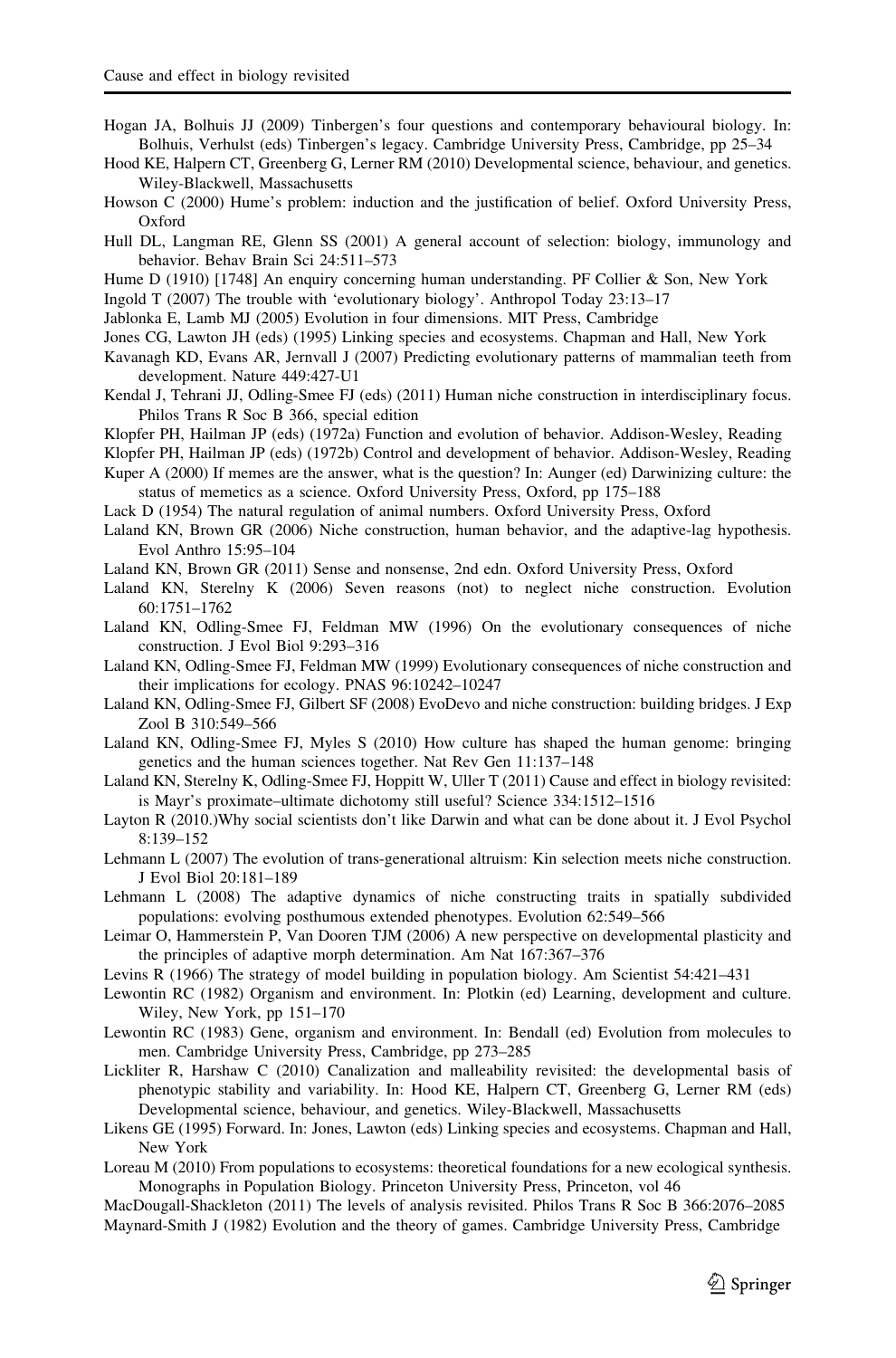- <span id="page-25-0"></span>Maynard-Smith J, Burian R, Kaufman S, Alberch P, Campbell J et al (1985) Developmental constraints and evolution. Q Rev Biol 60:265–287
- Mayr E (1958) Change of genetic environment and evolution. In: Huxley, Hardy Ford (eds) Evolution as a Process. Allen and Unwin, London, pp 188–213
- Mayr E (1961) Cause and effect in biology. Science 134:1501–1506
- Mayr E (1974) Teleological and teleonomic, a new analysis. Boston Stud Philos Sci 14:91–117
- Mayr E (1980) Some thoughts on the history of the evolutionary synthesis. In: Mayr, Provine (eds) The evolutionary synthesis. Harvard University Press, Cambridge, pp 1–48
- Mayr E (1984) The triumph of the evolutionary synthesis. Times Literary Suppl 2 November, pp 1261–1262
- Mayr E (1992) Controversies in retrospect. Evol Biol 8:1–34
- Mayr E (1993) Proximate and ultimate causations. Biol Philos 8:93–94
- McNamara JM, Dall SRX (2010) Information is a fitness enhancing resource. Oikos 119:231–236
- McNamara JM, Houston AI (1980) The application of statistical decision theory to animal behaviour. J Theor Biol 85:673–690
- McNamara JM, Houston AI (2009) Integrating function and mechanism. Trend Ecol Evol 24:670–675
- McNamara JM, Stephens PA, Dall SRX, Houston AI (2009) Evolution of trust and trustworthiness: social awareness favours personality differences. Proc R Soc B 276:605–613
- Mesoudi A (2011) Cultural evolution: how Darwinian theory can explain human culture and synthesize the social sciences. University of Chicago Press, Chicago
- Mivart SG (1871) On the genesis of species. D Appleton and Co., New York
- Moczek AP, Sultan S, Foster S, Ledon-Rettig C, Dworkin I, Nijhout HF, Abouheif E, Pfennig DW (2011) The role of developmental plasticity in evolutionary innovation. Proc R Soc B 278:2705–2713
- Muller GB (2007) Evo-devo: extending the evolutionary synthesis. Nat Rev Genet 8:n953-946
- Nowak M, Highfield R (2011) Super-cooperators: the mathematics of evolution, altruism and human behaviour (or why we need each other to succeed). Canongate, London
- Nowak MA, Tarnita CE, Wilson EO (2010) The evolution of eusociality. Nature 466:1057–1062
- O'Brien M, Laland KN (2012) Genes, culture and agriculture: an example of human niche construction. Curr Anthro 53:434–470
- O'Neill RV, DeAngelis DL, Waide JB, Allen TFH (1986) A hierarchical concept of ecosystems. Princeton University Press, Princeton
- Odling-Smee FJ (1983) Multiple levels in evolution: an approach to the nature-nurture issue via 'applied epistemology'. In: Davey (ed) Animal models of human behaviour. Wiley, Chichester, pp 135–158 Odling-Smee FJ (1988) Niche constructing phenotypes. In: Plotkin (ed) The role of behavior in evolution.
- MIT Press, Cambridge, pp 31–79
- Odling-Smee FJ (2010) Niche inheritance In: Pigliucci, Muller (eds) Evolution: extended synthesis. MIT Press, Cambridge, pp 175–207
- Odling-Smee FJ, Laland KN, Feldman MW (1996) Niche construction. Am Nat 147:641–648
- Odling-Smee FJ, Laland KN, Feldman MW (2003) Niche construction: the neglected process in evolution, monographs in population biology, 37. Princeton University Press, Princeton
- Olson ME (2012) The renaissance of development in adaptationism. Trends Ecol Evol 27:278–287
- Oyama S (1985) The ontogeny of information. Cambridge University Press, Cambridge
- Oyama S, Griffiths PE, Gray RD (eds) (2001) Cycles of contingency: developmental systems and evolution. MIT Press, Cambridge
- Pagel M (2012) Wired for culture: origins of the human social mind. WW Norton and Co., New York
- Parker GA, Maynard-Smith J (1990) Optimality theory in evolutionary biology. Nature 348:27–33
- Pelletier F, Garant D, Hendry AP (2009) Eco-evolutionary dynamics. Philos Trans R Soc B 364: 1483–1489
- Pfennig DW, Wund MA, Snell-Rood EC, Cruickshank T, Schlichting CD, Moczek AP (2010) Phenotypic plasticity's impacts on diversification and speciation. Trends Ecol Evol 25:459–467
- Piersma T, van Gils JA (2011) The flexible phenotype. Oxford University Press, Oxford
- Pigliucci M (2010) Genotype–phenotype mapping and the end of the 'genes as blueprint' metaphor. Philos Trans R Soc B 365:557–566
- Pigliucci M, Muller GB (2010) Evolution. The Extended Synthesis. MIT Press, Cambridge
- Plotkin HC (1994) Darwin machines and the nature of knowledge. Penguin, New York
- Plotkin HC (2010) Evolutionary worlds without end. Oxford University Press, Oxford
- Plotkin HC, Odling-Smee FJ (1981) A multiple-level model of evolution and its implications for sociobiology. Behav Brain Sci 4:225–268